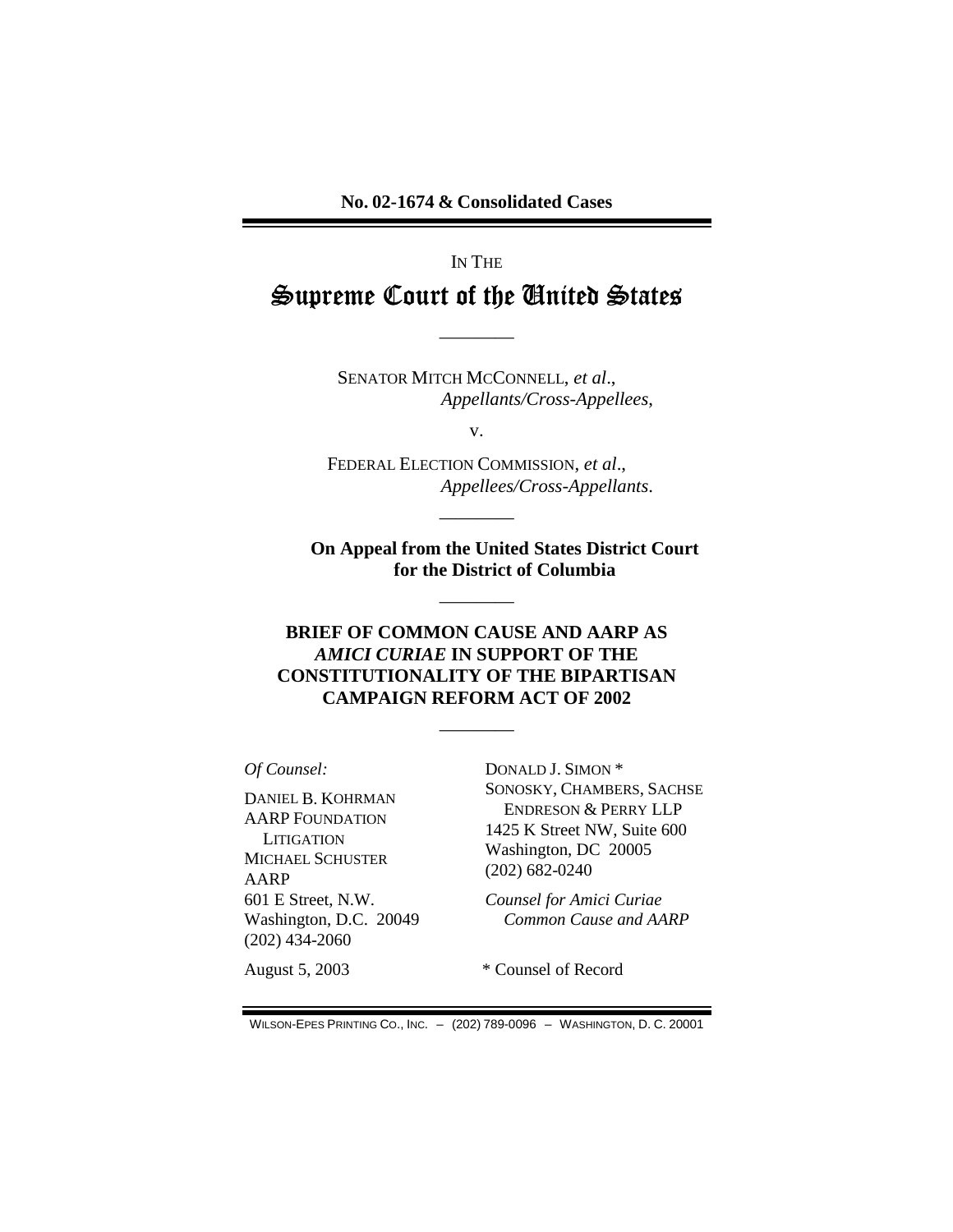## TABLE OF CONTENTS

|      |                                                                                                                                                                                  | Page |
|------|----------------------------------------------------------------------------------------------------------------------------------------------------------------------------------|------|
|      |                                                                                                                                                                                  | iii  |
|      |                                                                                                                                                                                  | 1    |
|      |                                                                                                                                                                                  | 1    |
|      |                                                                                                                                                                                  | 4    |
| I.   |                                                                                                                                                                                  | 4    |
| II.  | The Court Has Long Recognized That Anti-<br>Circumvention Measures Serve A Compelling<br>Purpose in Ensuring That The Campaign                                                   | 7    |
| III. | Over the Last 25 Years, the Soft Money<br>System Has Evolved into a Massive Scheme<br>for Political Parties, Federal Candidates and<br>Campaign Donors to Circumvent the Federal | 8    |
|      | A. Phase One: 1978-1988—The creation of<br>the soft money system based on the fiction<br>that soft money does not affect federal<br>B. Phase Two: 1988-1996-The integration      | 11   |
|      | soft money into the presidential<br>of                                                                                                                                           | 13   |
|      | C. Phase Three: 1996-2002—The expansion<br>of the soft money system from the "ground                                                                                             | 17   |
| IV.  | Congress Crafted BCRA's Soft Money Ban To<br>Ensure That It Would End the Circumvention                                                                                          | 26   |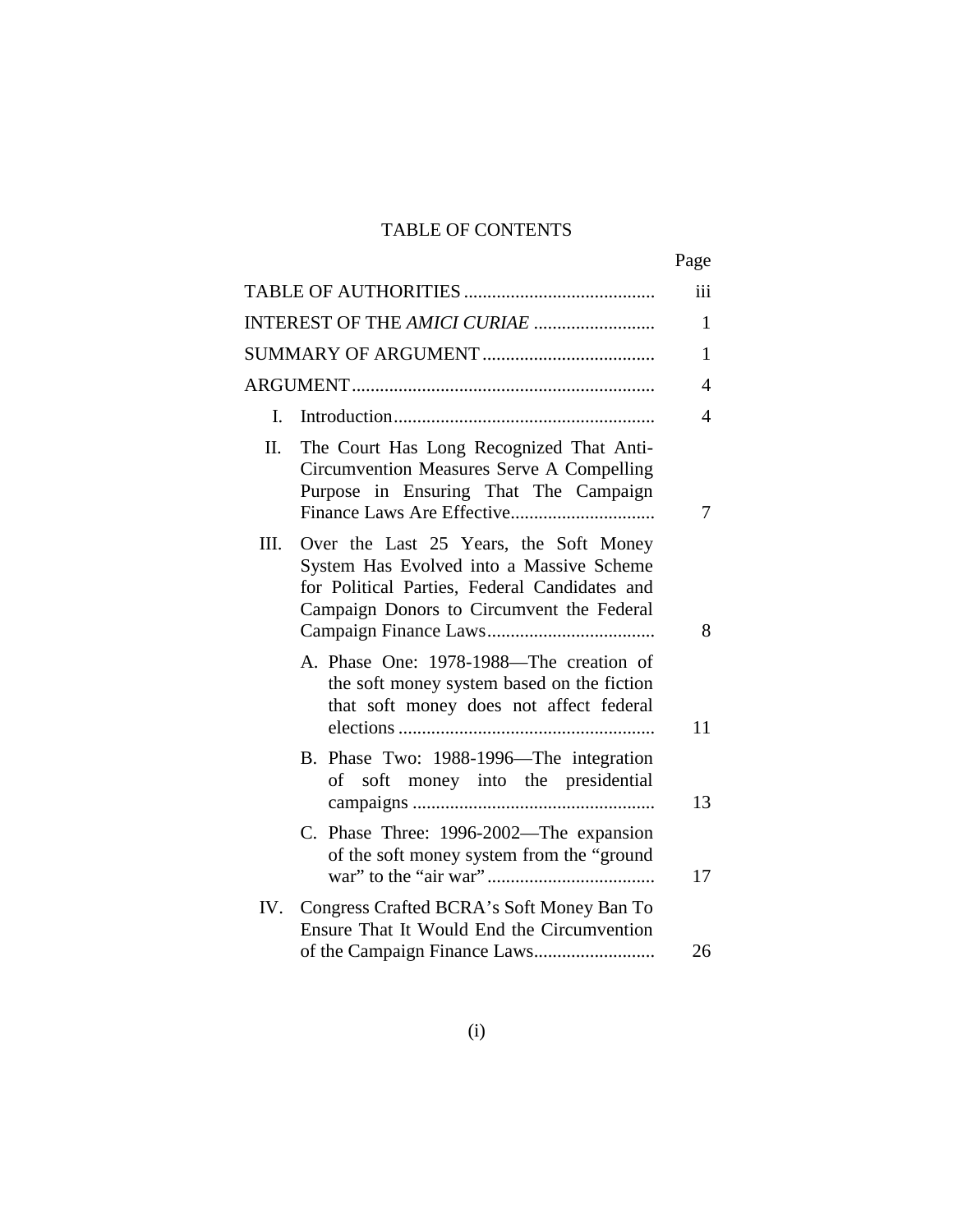## TABLE OF CONTENTS—Continued

|                                                                                        | Page |  |
|----------------------------------------------------------------------------------------|------|--|
| A. The total ban on national party soft money                                          | 27   |  |
| B. The ban on state party soft money for<br>"Federal election activities" is necessary | 27   |  |
| C. The coverage of "voter mobilization"                                                | 29   |  |
|                                                                                        | 30   |  |

ii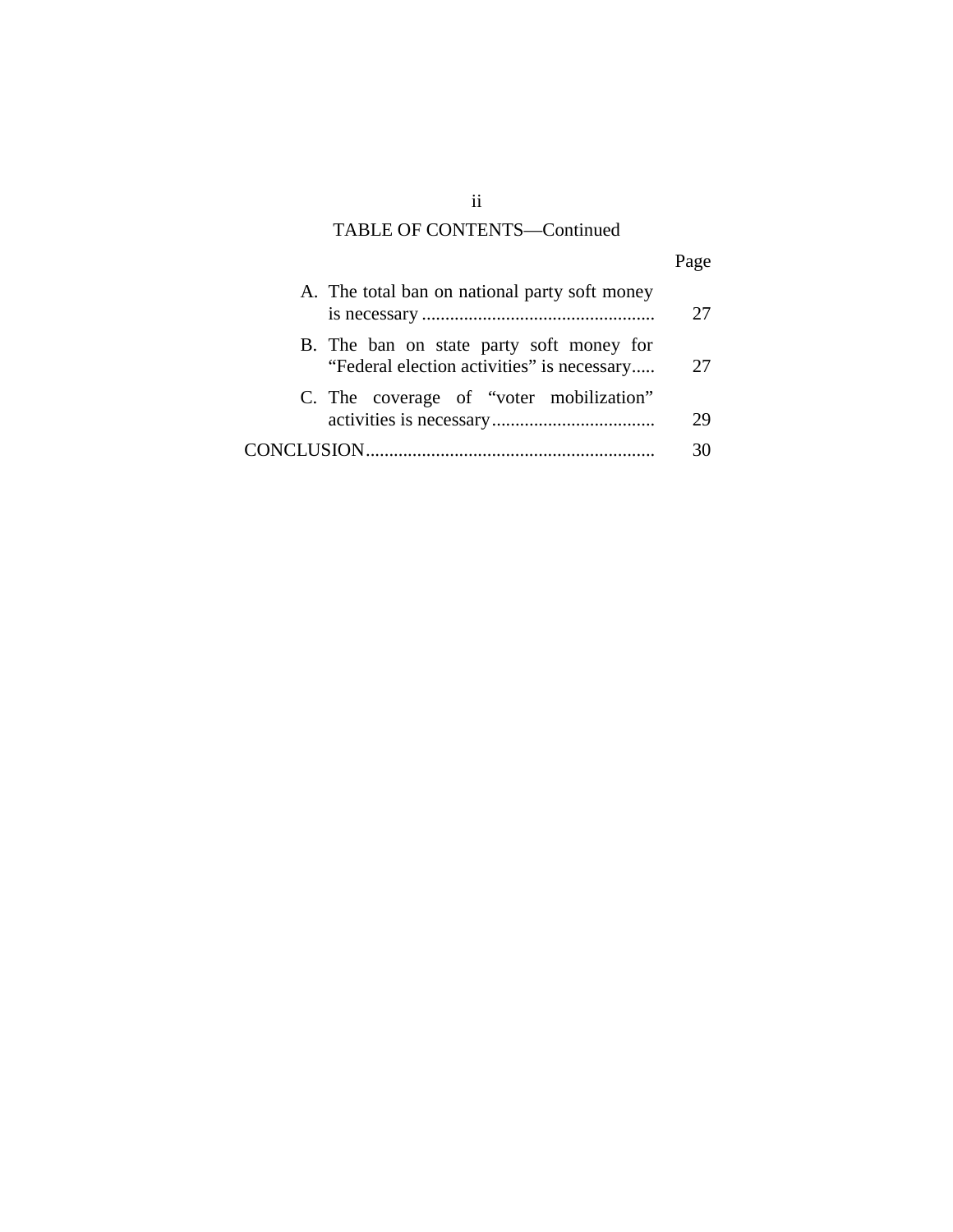## iii TABLE OF AUTHORITIES

# CASES Page

| Austin v. Michigan State Chamber of Commerce,   |      |
|-------------------------------------------------|------|
|                                                 | 9    |
|                                                 |      |
| California Medical Association v. FEC, 453 U.S. |      |
|                                                 | 7    |
| Common Cause v. FEC, 692 F. Supp. 1391          |      |
|                                                 |      |
| Common Cause v. FEC, 692 F.Supp. 1397           |      |
| (D.D.C. 1988)                                   | 13   |
| FEC v. Beaumont, 123 S. Ct. 2200 (2003)  passim |      |
| FEC v. Colorado Republican Federal Campaign     |      |
|                                                 |      |
| FEC v. National Right to Work Committee, 459    |      |
|                                                 | 9    |
| Nixon v. Shrink Missouri Government PAC, 528    |      |
|                                                 | 1, 2 |
| STATUTES, REGULATIONS AND                       |      |
| <b>AGENCY MATERIALS</b>                         |      |
|                                                 |      |
| Federal Election Campaign Act of 1971, Pub. L.  |      |
|                                                 |      |
|                                                 |      |
|                                                 | 12   |
|                                                 | 12   |
|                                                 | 29   |
|                                                 | 29   |
|                                                 | 9    |
|                                                 | 9    |
|                                                 | 7,8  |
|                                                 | 29   |
|                                                 | 28   |
|                                                 | 9    |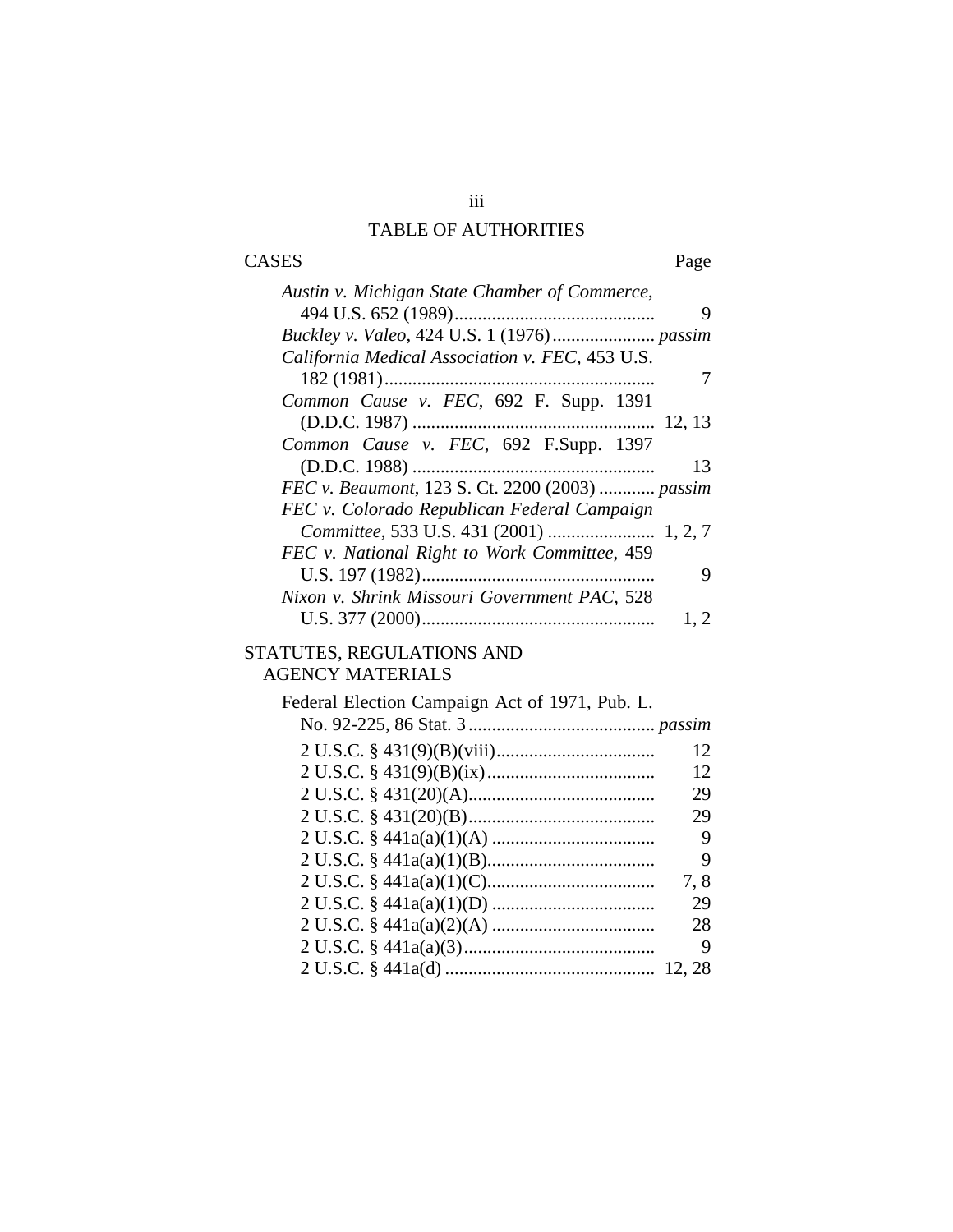## iv TABLE OF AUTHORITIES—Continued

|                                              | Page |
|----------------------------------------------|------|
|                                              | 4, 9 |
|                                              | 28   |
| Bipartisan Campaign Reform Act of 2002, Pub. |      |
|                                              |      |
|                                              | 28   |
|                                              | 29   |
|                                              | 9    |
|                                              | 9    |
|                                              | 9    |
| Federal Election Campaign Act Amendments of  |      |
| 1974, Pub. L. No. 93-443, 88 Stat. 1263      | 8,10 |
| Federal Election Campaign Act Amendments of  |      |
| 1979, Pub. L. No. 96-187, 93 Stat. 1339      | 12   |
|                                              | 17   |
|                                              | 13   |
|                                              | 11   |
|                                              | 13   |
|                                              | 21   |
|                                              | 21   |
| FEC Rulemaking Petition: Notice of Avail-    |      |
| ability, 50 Fed. Reg. 477 (Jan. 4, 1985)     | 12   |
| FEC Rulemaking Petition: Notice of Disposi-  |      |
| tion, 51 Fed. Reg. 15,915 (April 29, 1986)   | 12   |
| Methods of Allocation Between Federal and    |      |
| Non-Federal Accounts; Payments; Reporting,   |      |
| 55 Fed. Reg. 26,058 (June 26, 1990)          | 13   |
| Response to FEC Advisory Opinion Request     |      |
|                                              | 11   |
| Response to FEC Advisory Opinion Request     |      |
|                                              | 11   |
| FEC Advisory Opinion 1978-10 (August 29,     |      |
| 1978).                                       | 11   |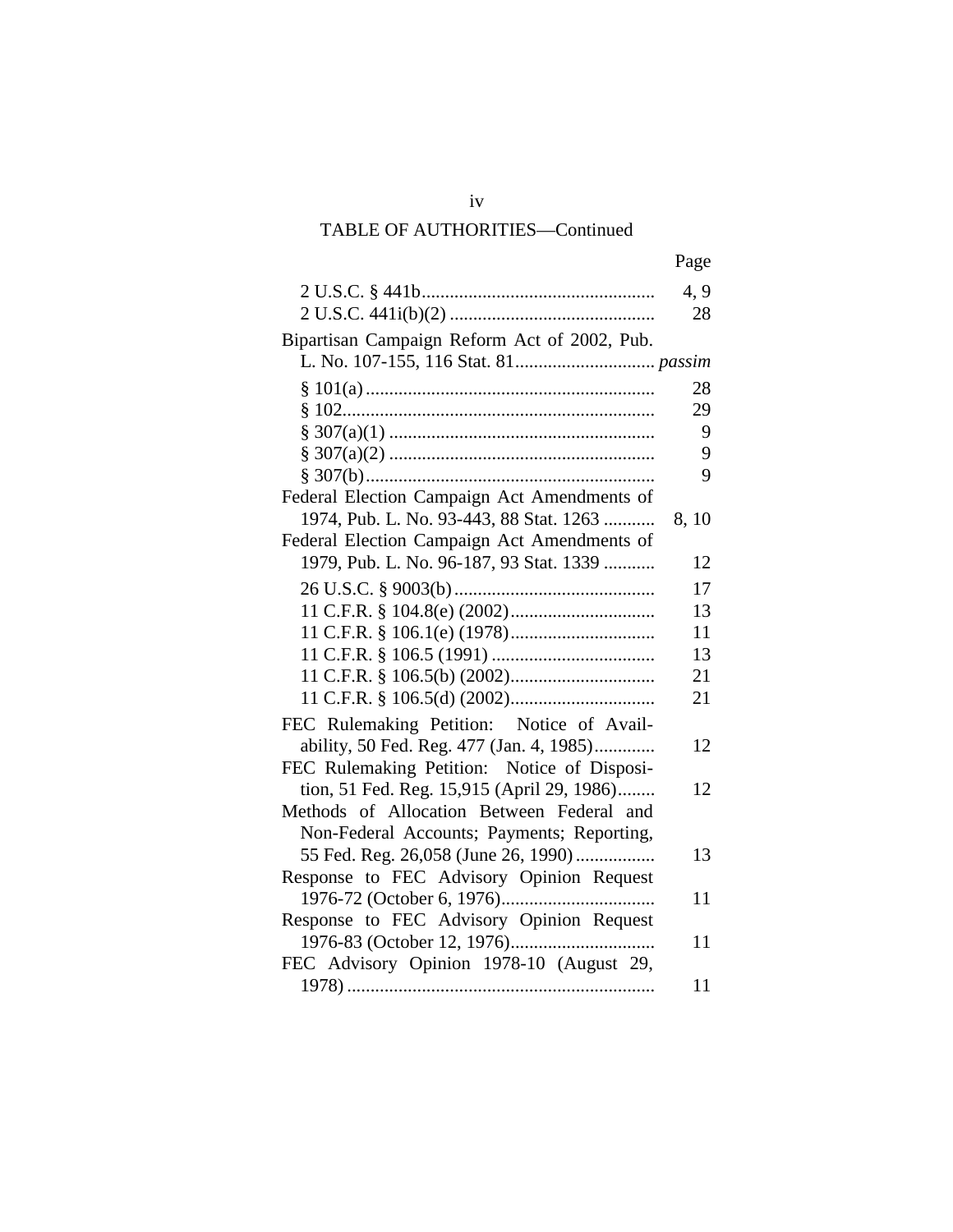## TABLE OF AUTHORITIES—Continued

| ×<br>I |
|--------|
|--------|

| FEC Advisory Opinion 1979-17 (July 16, 1979)    | 12 |
|-------------------------------------------------|----|
| FEC Advisory Opinion 1995-25 (August 24,        |    |
|                                                 | 18 |
| Statement of Reasons of Comm. Scott E. Thomas   |    |
| in In the Matter of Dole for President, Inc. et |    |
| al., MURs 4553 & 4671 (FEC May 25, 2000)        | 23 |
| Statement of Reasons of Comm. Scott E. Thomas   |    |
| in In the Matter of Ashcroft Victory Committee  |    |
| et al., MUR 4994 (FEC Dec. 19, 2001)            | 76 |
|                                                 |    |

## LEGISLATIVE HISTORY

| The Final Report of the Senate Select Committee    |
|----------------------------------------------------|
| on Presidential Campaign Activities, S. Rep.       |
| No. 93-981, 93d Cong., 2d Sess. (1974)             |
| Investigation of Illegal or Improper Activities in |
| Connection with 1996 Federal Election Cam-         |
| paigns: Hearings Before the Senate Committee       |
| on Governmental Affairs, 105th Cong., S. Hrg.      |
|                                                    |
| Investigation of Illegal or Improper Activities in |
| Connection with 1996 Federal Election              |
| Campaigns, Final Report of the Committee on        |
| Governmental Affairs, S. Rep. No. 105-167,         |
|                                                    |
|                                                    |

## NEWS ARTICLES

| Brooks Jackson, Bush and Dukakis Presidential        |    |
|------------------------------------------------------|----|
| Campaigns Each Spent More than \$100                 |    |
|                                                      | 15 |
| Brooks Jackson, <i>Democrats' Coffers Fill Up as</i> |    |
| Fat Cats Seek Bigger Role in Party, Wall St.         |    |
|                                                      | 14 |

v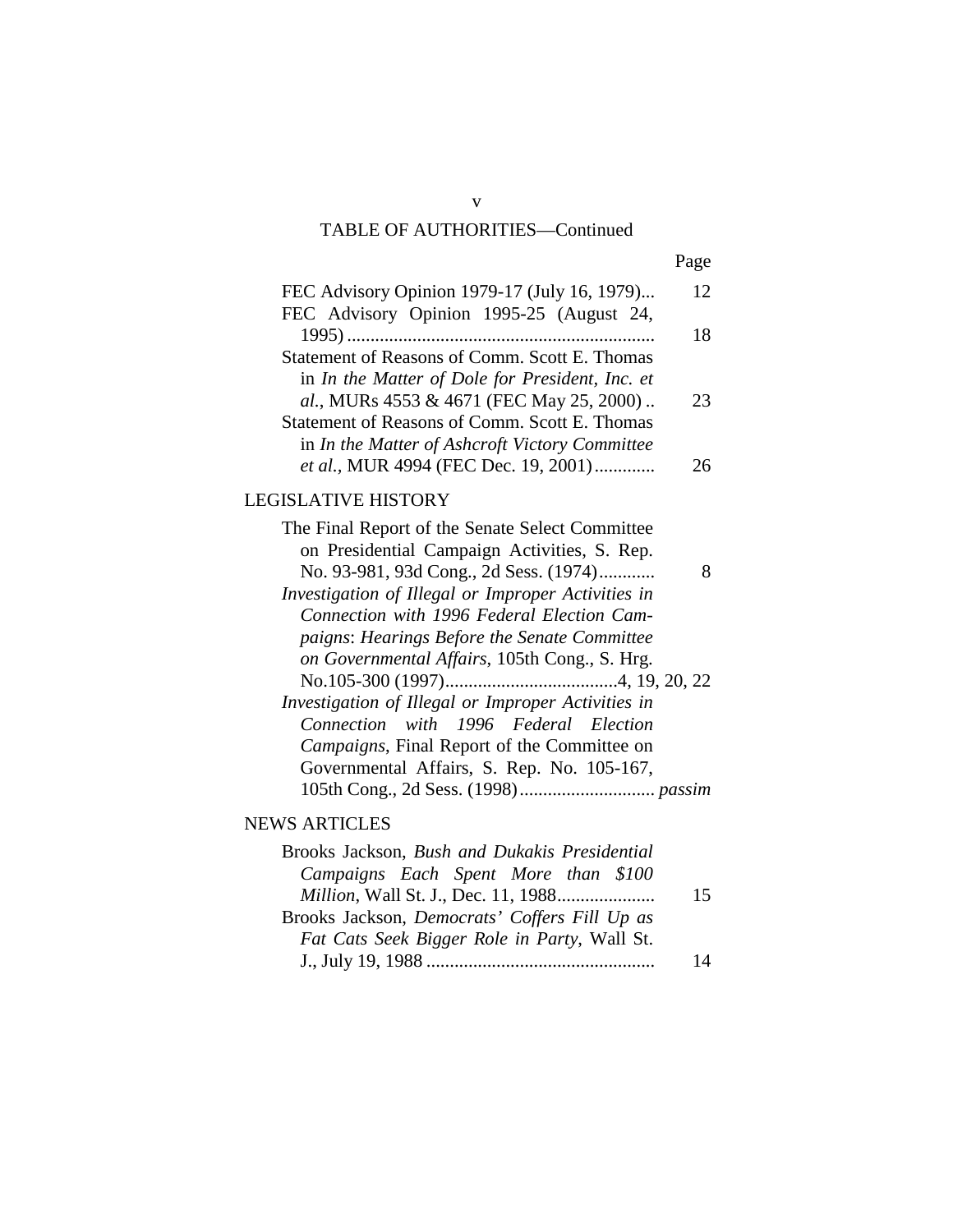## TABLE OF AUTHORITIES—Continued

| Brooks Jackson, GOP Is Aiming New Fund Drive<br>at Big Donors, Wall St. J., Aug. 17, 1988    | 14             |
|----------------------------------------------------------------------------------------------|----------------|
| Charles Babcock, \$100,000 Donations Plentiful<br>Despite Post-Watergate Restrictions, Wash. |                |
|                                                                                              | 14             |
| Charles Babcock, DNC Diverted Controversial                                                  |                |
| Donations, Wash. Post, Apr. 13, 1997                                                         | 21             |
| Charles Babcock, Fund-Raisers Gear Up for Fall                                               |                |
|                                                                                              |                |
| George Archibald, Banana Baron Peeled off Half                                               |                |
| a Mil; White House Paid Back in WTO Fight,                                                   |                |
|                                                                                              | 22             |
| Howard Kurtz, DNC Issue Spot Touts Gore's                                                    |                |
| <i>Medicare Plan, Wash. Post, Jun. 8, 2000</i>                                               | 23             |
| Howard Kurtz, GOP Launches Its First Salvo in                                                |                |
| <i>'Issue' Ad War</i> , Wash. Post, Jun. 11, 2000                                            | 23             |
| Ira Chinoy, DNC Donors Also Gave to State                                                    |                |
|                                                                                              | 22             |
| John M. Broder, Democrats Able to Circumvent                                                 |                |
| Donation Limit, N.Y. Times Dec. 22, 1999                                                     | 26             |
| Marc Lacey, House Subpoenas Torrance Busi-                                                   |                |
| nessman, L.A. Times, Nov. 8, 1997                                                            | $\overline{4}$ |
| Michael Weisskopf, The Busy Back-Door Men,                                                   |                |
| Time, Mar. 31, 1997                                                                          | 22             |
| Neil A. Lewis, The 2000 Campaign: The Dona-                                                  |                |
| tions; 2 Groups Ask Justice Dept. To Investi-                                                |                |
| gate Parties' Ads, N.Y. Times, Jul. 28, 2000  23-24                                          |                |
| Peter Marks, Some Soft Money to Pay for Gore                                                 |                |
| Ad Blitz, N.Y. Times, Jun. 7, 2000                                                           | 23             |
| Richard Berke, Big Money's Election Year                                                     |                |
| Comeback, N.Y. Times, Aug. 7, 1988                                                           | 15             |

vi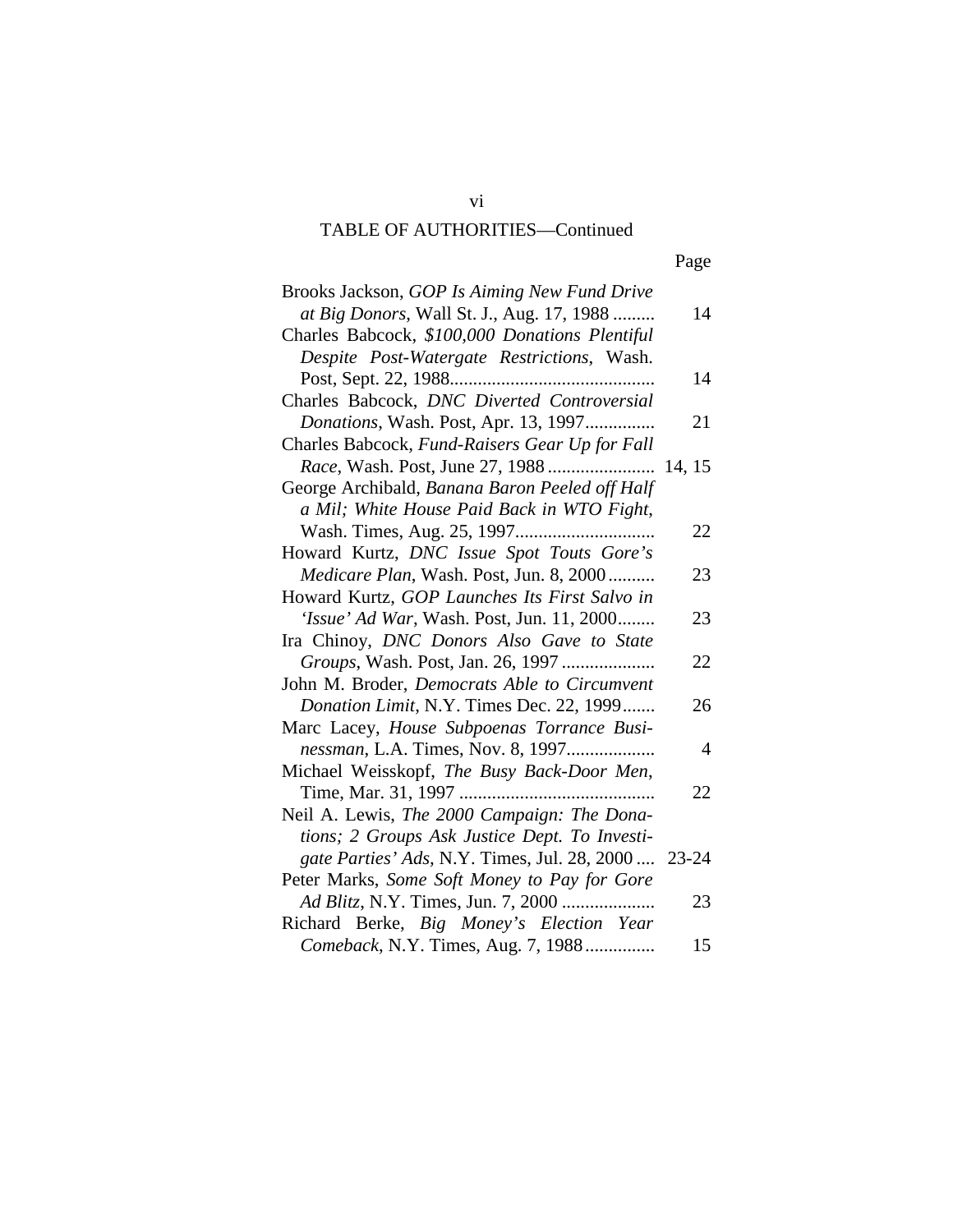# TABLE OF AUTHORITIES—Continued

vii

| Richard Berke, Contributors Help Dukakis by               |    |
|-----------------------------------------------------------|----|
| Avoiding Limits He Set, N.Y. Times, Oct. 31,              |    |
|                                                           | 16 |
| Richard Berke, <i>In Election Spending</i> , <i>Watch</i> |    |
| Ceiling and Use a Loophole, N.Y. Times, Oct.              |    |
|                                                           | 16 |
| Thomas Edsall, GOP Plans Big-Donor Drive,                 |    |
|                                                           |    |
| Thomas Edsall, Soft Money Competition: GOP                |    |
| Seeking \$50 Million from Big Donors, Wash.               |    |
|                                                           | 15 |
| Thomas Edsall, 'Victory Fund' Raises Millions             |    |
| for Party, Wash. Post, July 19, 1988  15, 16              |    |

## MISCELLANEOUS

| Brooks Jackson, Broken Promise: Why the Fed-      |  |
|---------------------------------------------------|--|
| eral Election Commission Failed (1990)<br>15      |  |
| Common Cause, The Soft Money Finale!, Follow      |  |
| 10                                                |  |
| Common Cause, "National Parties Raise Record      |  |
| \$470.6 Million In Soft Money During The          |  |
| 2001-2002 Election Cycle Before New Law           |  |
| 25                                                |  |
| Common Cause, The Money Trail: The                |  |
| 20                                                |  |
| Common Cause, The Money Trail: The                |  |
| 20                                                |  |
| Notification to the Court Pursuant to 28 U.S.C.   |  |
| §592(b) of the Results of Preliminary Inves-      |  |
| tigation filed in In re William Jefferson Clinton |  |
| (D.C. Cir. Dec. 7, 1998) (Independent Counsel     |  |
| 22                                                |  |
| Sebastian Junger, The Perfect Storm (1997)<br>18  |  |
| Expert Report of Thomas E. Mann14, 17, 26         |  |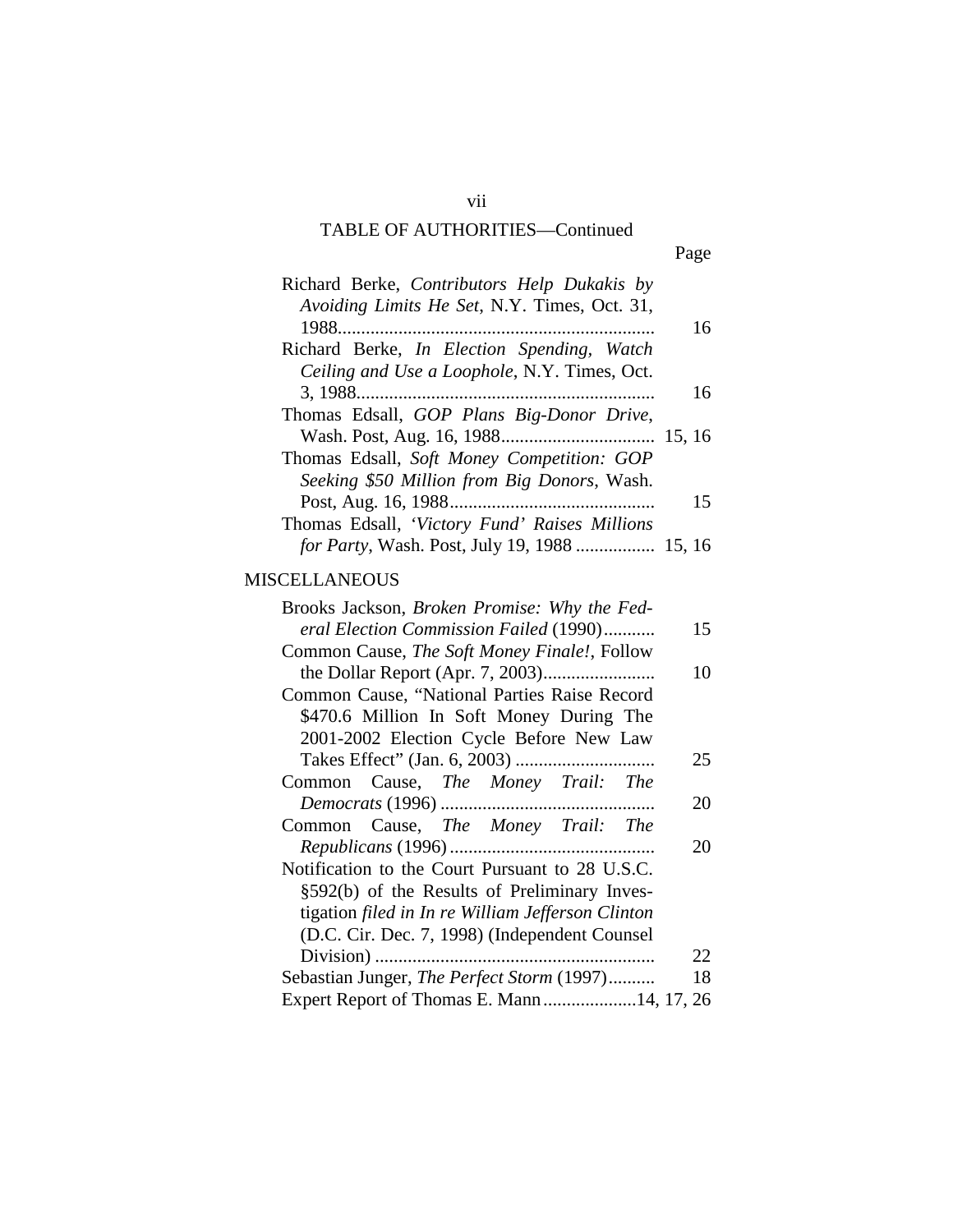### **INTEREST OF THE AMICI CURIAE <sup>1</sup>**

Common Cause is a nonprofit, nonpartisan citizens' organization with approximately 200,000 members and supporters nationwide. Common Cause has had a longstanding concern with the growing problem of soft money in the federal political process, and has publicly advocated for congressional action to ban soft money in order to restore integrity to the electoral system. Common Cause was a strong advocate for congressional enactment of the Bipartisan Campaign Reform Act of 2002, Pub. L. No. 107-155, 116 Stat. 81 (BCRA).

AARP is a nonprofit membership organization with more than thirty-five million persons age 50 and older that is dedicated to addressing the needs and interests of older Americans. AARP is nonpartisan and does not support or oppose any candidate for public office. Nor does it contribute money to political candidates' campaigns or to political parties. Older Americans have made clear their interest in promoting and protecting the integrity of our nation's electoral processes. Because of the significance of campaign finance reform to its members, AARP was active in supporting enactment of the BCRA, including through grassroots efforts across the nation.

#### **SUMMARY OF ARGUMENT**

BCRA serves compelling governmental interests not only in "preventing corruption and the appearance of it that flows from munificent campaign contributions," *Nixon v. Shrink Missouri Gov't PAC*, 528 U.S. 377, 390 (2000), but also in closing the enormous loopholes in the law that have been used for "circumvention of [valid] contribution limits," *FEC v. Beaumont,* 123 S. Ct. 2200, 2207 (2003), quoting *FEC v.* 

<sup>&</sup>lt;sup>1</sup> Letters of consent to the filing of this brief from all parties have been lodged with the Clerk. No counsel for a party authored this brief in whole or in part, and no person or entity, other than the *amici curiae,* made a monetary contribution to the preparation or submission of this brief.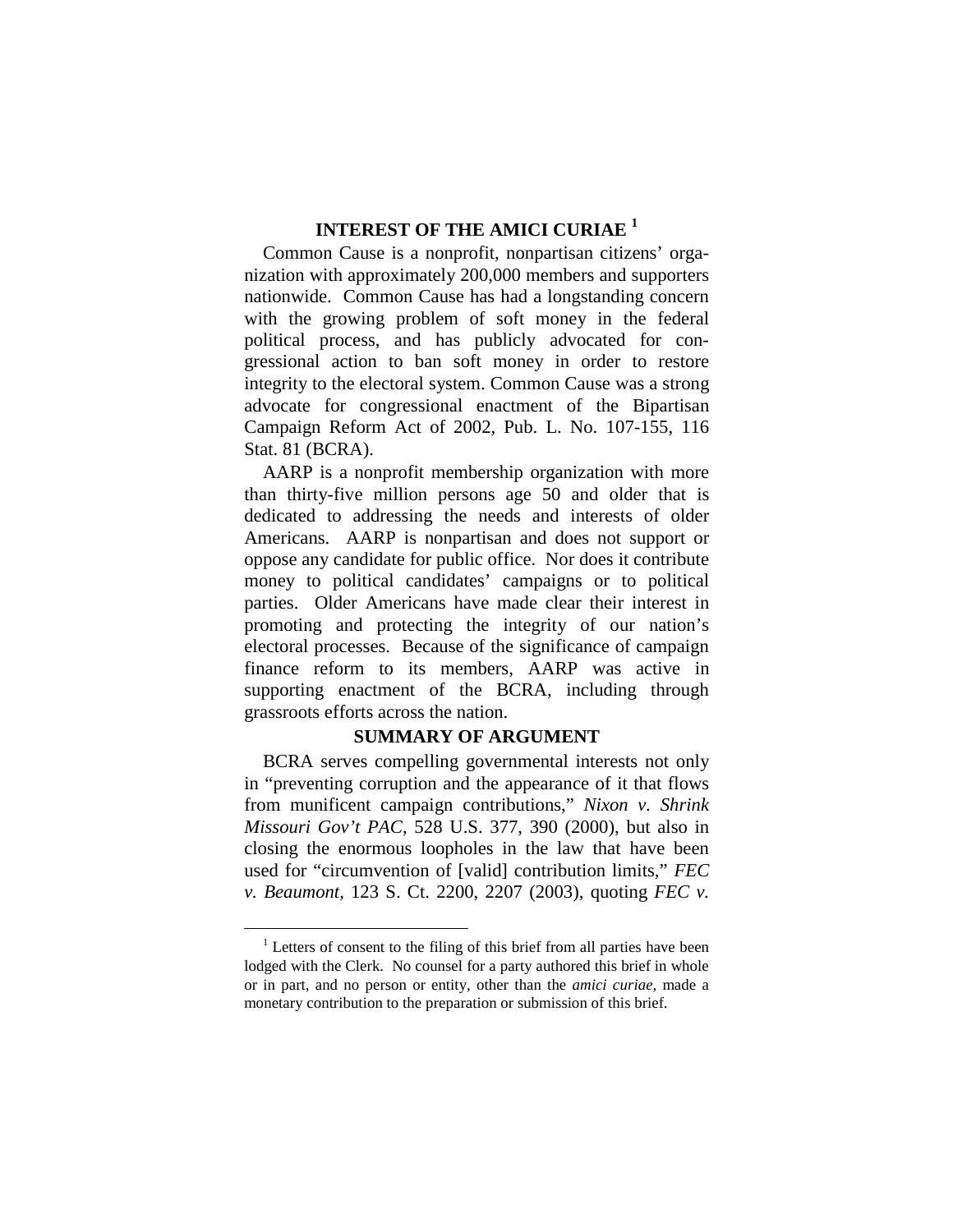#### *Colorado Republican Federal Campaign Comm.*, 533 U.S. 431, 456 (2001) (*Colorado Republican II*).

The soft money system<sup>2</sup>--addressed by Title I of BCRA-grew over time into nothing less than a massive scheme for circumventing the contribution limits and source prohibitions of the federal campaign finance laws--measures that, over the last hundred years, have been enacted by Congress and sustained by this Court as necessary to preserve "the willingness of voters to take part in democratic governance." *Shrink Missouri,* 528 U.S. at 390.

Soft money was not created by Congress. Rather, it was a loophole opened in the law by the Federal Election Commission in 1978, through administrative interpretations that allowed first, state parties, and then national parties, to raise and spend funds not subject to federal contribution limits and source prohibitions for voter activities--such as voter registration and get-out-the-vote drives--that clearly affected federal elections.

The soft money system changed character and scale in 1988 when it became an integrated part of that year's presidential campaign. Both presidential candidates, working closely with their national party committees, organized \$100,000 donor clubs, and incorporated the raising and spending of soft money into their presidential campaign strategies. This new organizing focus doubled the amount of soft money raised, and injected it directly into the presidential campaign in a major fashion.

The soft money system changed yet again in the 1996 election, this time even more catastrophically, when it mutated from paying for just the "ground" war of grassroots voter activities to also paying for the "air" war of multimillion dollar television campaigns that promoted the

 $2$  Soft money, simply put, is money that does not comply with the contribution limits, source prohibitions and reporting requirements of federal law.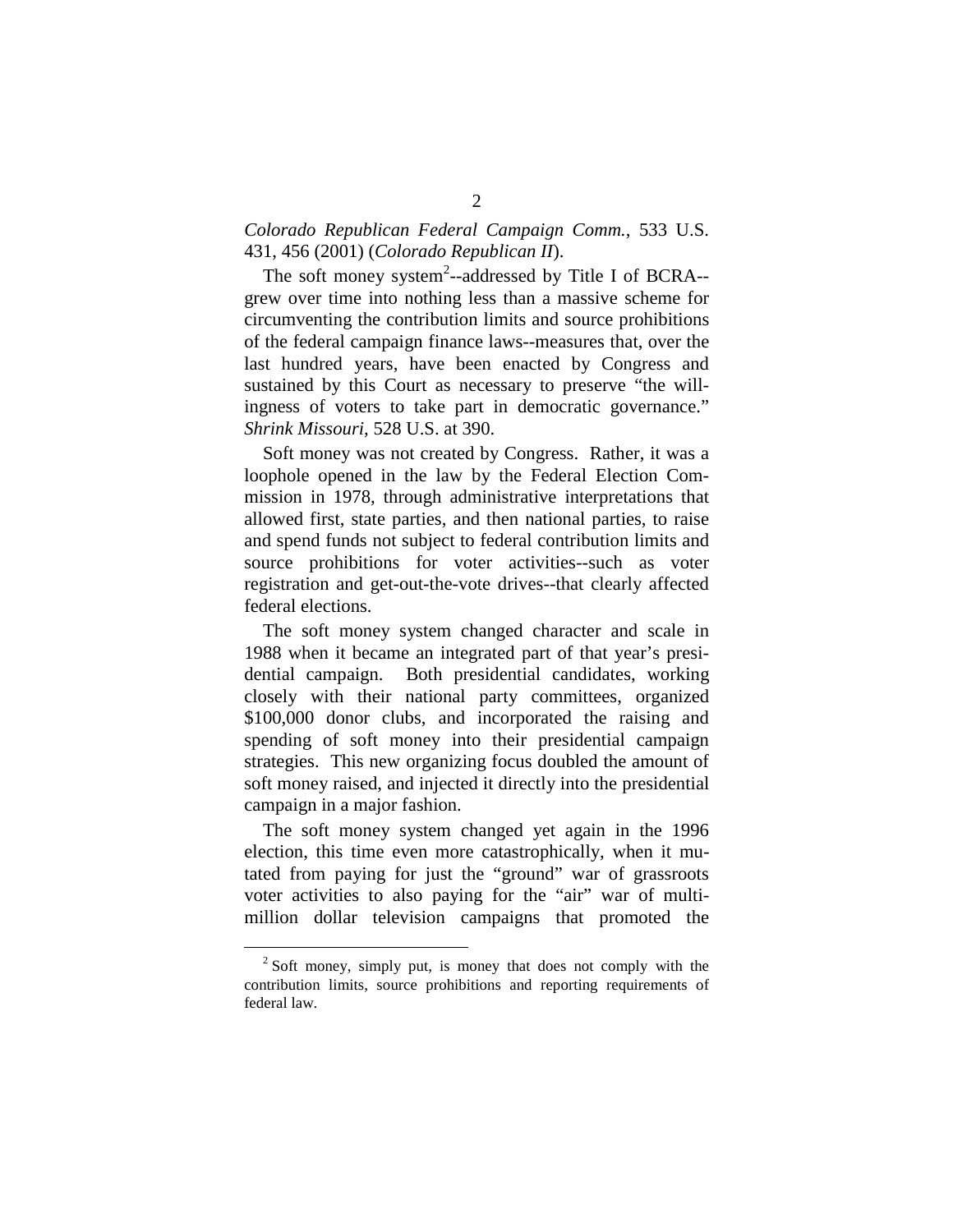presidential candidates. An unprecedented quarter of a billion dollars of soft money was raised by the national parties, much of it by the presidential candidates themselves. Tens of millions of dollars of soft money was channeled through state party accounts to pay for candidate-specific broadcast ads controlled by the presidential campaigns, in what amounted to a sophisticated scheme for evasion of the law. In so doing, the presidential candidates also dodged the spending limits they had agreed to as a condition of their receipt of public funds, thus undermining key aspects of the presidential public financing system as well.

During the 1990's, the soft money system spread also to the congressional level where, in an innovation that emerged by the end of the decade, "joint fundraising committees" were developed as vehicles for congressional candidates to raise soft money in their own names, and then funnel those funds through party accounts to be spent on candidate-specific ads promoting their congressional campaigns.

By 2002, the last election conducted prior to the effective date of BCRA, the soft money system had grown to *half a billion dollars*–all of it from sources or in amounts that may not be contributed or spent to influence federal elections. Soft money became not just a loophole in the law, but a systemic circumvention so massive as to virtually overwhelm the law.

The enactment of BCRA was a necessary congressional response to this evisceration of the federal election laws, not just as a step to address the corruption and appearance of corruption caused by soft money, but also as an anticircumvention measure intended to repair and restore laws that this Court has deemed "critical . . . if confidence in the system of representative Government is not to be eroded to a disastrous extent." *Buckley v. Valeo,* 424 U.S. 1, 27 (1976),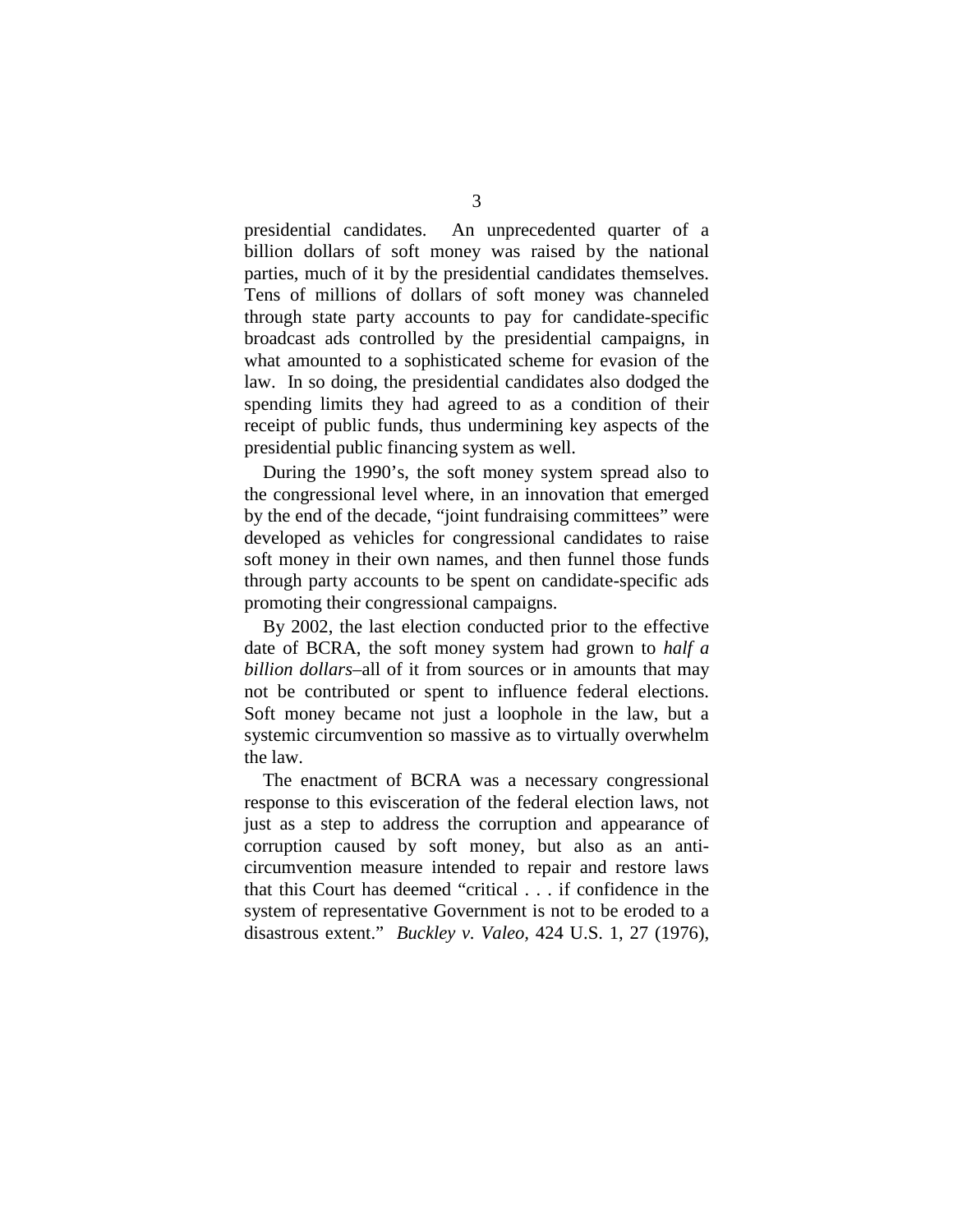quoting *Civil Service Comm'n v. Nat'l Ass'n of Letter Carriers, 413 U.S. 548, 565 (1973).*<sup>3</sup>

#### **ARGUMENT**

#### **I. Introduction**

In 1997, in the midst of a major congressional investigation of the campaign finance abuses that occurred during the 1996 presidential election, Democratic National Committee (DNC) fundraiser Johnny Chung was quoted as saying, "The White House is like a subway: You have to put in coins to open the gates." $4$ 

Chung was in a position to know. According to the final report of the investigation conducted by the Senate Governmental Affairs Committee ("Thompson Committee"), Chung made soft money donations totaling \$366,000 to the DNC from August 1994 through August, 1996.<sup>5</sup> And in the two year period ending in February, 1996, Chung obtained access to the White House *on 49 occasions*–"access that he used . . . to further his interests with foreign business clients . . . ."6 Further, according to the Thompson Committee,

 $3$  Although this brief focuses on the circumvention of the campaign finance laws caused by soft money, and addressed by Title I of BCRA, the *amici* also strongly support the other provisions of BCRA, including Title II, which responds to the equally serious problem of sham "issue" advocacy that has been used as a means for corporations and labor unions to circumvent, on a massive scale, the longstanding prohibition on the spending of corporate and labor treasury funds "in connection with" federal elections. 2 U.S.C. § 441b. 4

Marc Lacey, *House Subpoenas Torrance Businessman*, L.A. Times, Nov. 8, 1997, at A12, *quoted in Investigation of Illegal or Improper Activities in Connection with 1996 Federal Election Campaigns*, Final Report of the Committee on Governmental Affairs, S. Rep. No. 105-167, 105th Cong., 2d Sess. (1998) ("Thompson Committee Report") at 783.<br>
<sup>5</sup> Thompson Committee Report, *supra* note 4, at 783, 795.

 $\delta$  *Id.* at 783. The Report notes that in a newsletter to his company's shareholders, Chung "boasted of his political clout, claiming that he had 'built up connections to easily arrange visitations to the White House and meetings with the President.'" *Id.* at 785.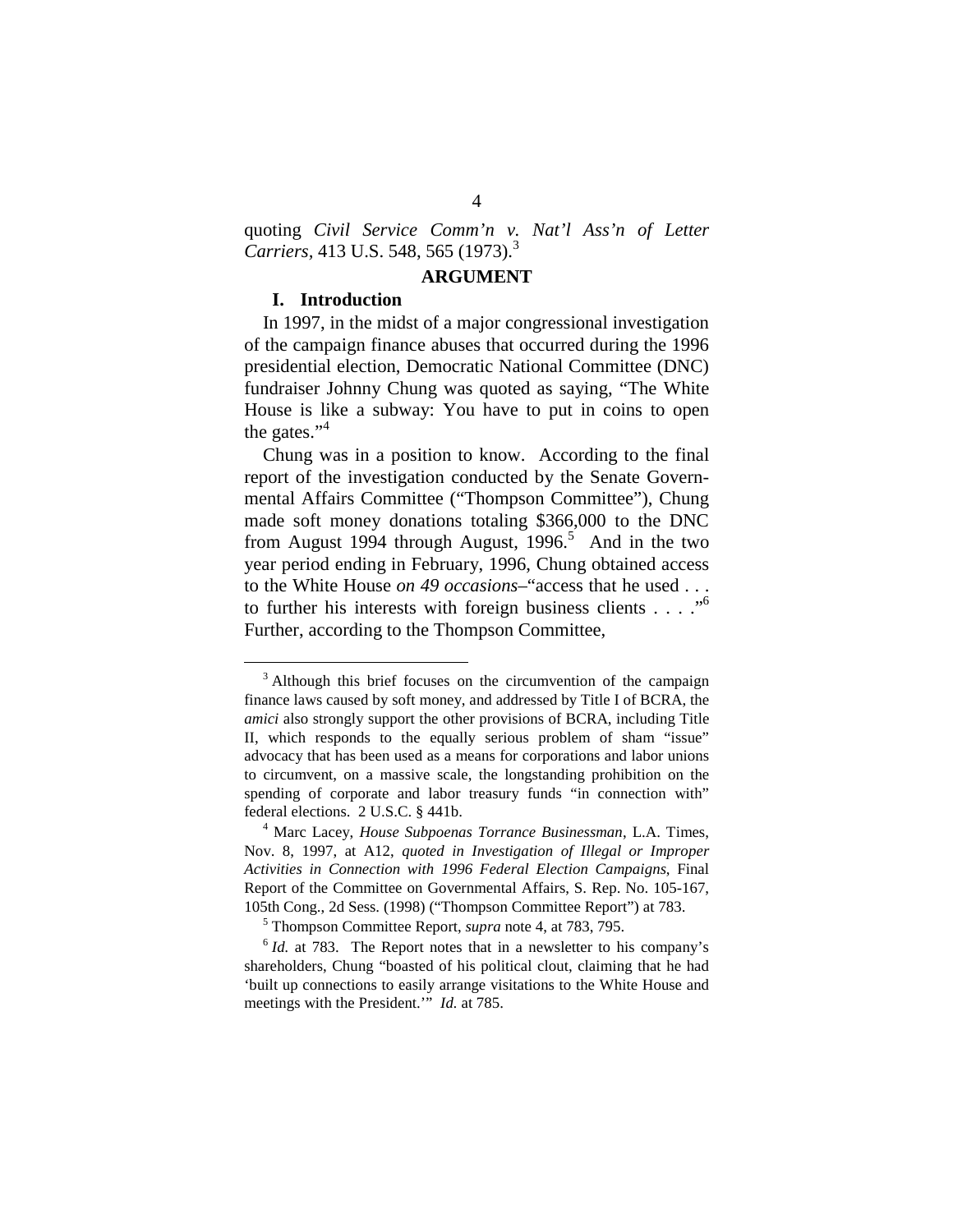There can be no question that Chung's contributions to the DNC helped give him this access to the President and the First Lady. So close was the nexus between Chung's donations and his visits, in fact, that White House officials actually collected money from him in the First Lady's office in exchange for allowing him to bring a delegation of his clients to White House events.<sup>7</sup>

Johnny Chung's analogy of the White House to little more than a coin-operated gateway for the sale of access and influence is a fitting epitaph for the debasing effect of soft money on the American political process.

An equally dispiriting picture was painted by Roger Tamraz, another DNC donor who figured prominently in the Thompson Committee investigation. Described by the Committee as "an unrepentant access-purchaser," *id.* at 2907, Tamraz donated a total of \$300,000 of soft money to the DNC and various state party committees or campaigns between July 1995 and March 1996, all at the DNC's request. *Id.* at 2913-14. In apparent exchange for these donations, Tamraz sought, and received, access to an array of DNC and government officials in an effort to win U.S. backing for an oil pipeline project he was promoting in central Asia.<sup>8</sup> DNC chairman Don Fowler personally interceded with officials at the Central Intelligence Agency and the National Security Council in an effort to help Tamraz, *id.* at 2917-18, who attended six events with President Clinton from September 1995 through June 1996. *Id.* at 2920. Tamraz spoke on several occasions with the President, who directed his chief of staff, Mack McLarty, "to follow up" on Tamraz's requests. *Id.* at 2920, 2929. McLarty did so in numerous ways,

 $7<sup>7</sup>$ *Id.* at 783.<br><sup>8</sup> When asked at the hearings if "one of the reasons" he gave this money was to get access to government officials, Tamraz replied, "Senator, I'm going even further. It's the only reason--to get access. . . ." *Id.* at 2913, n.46.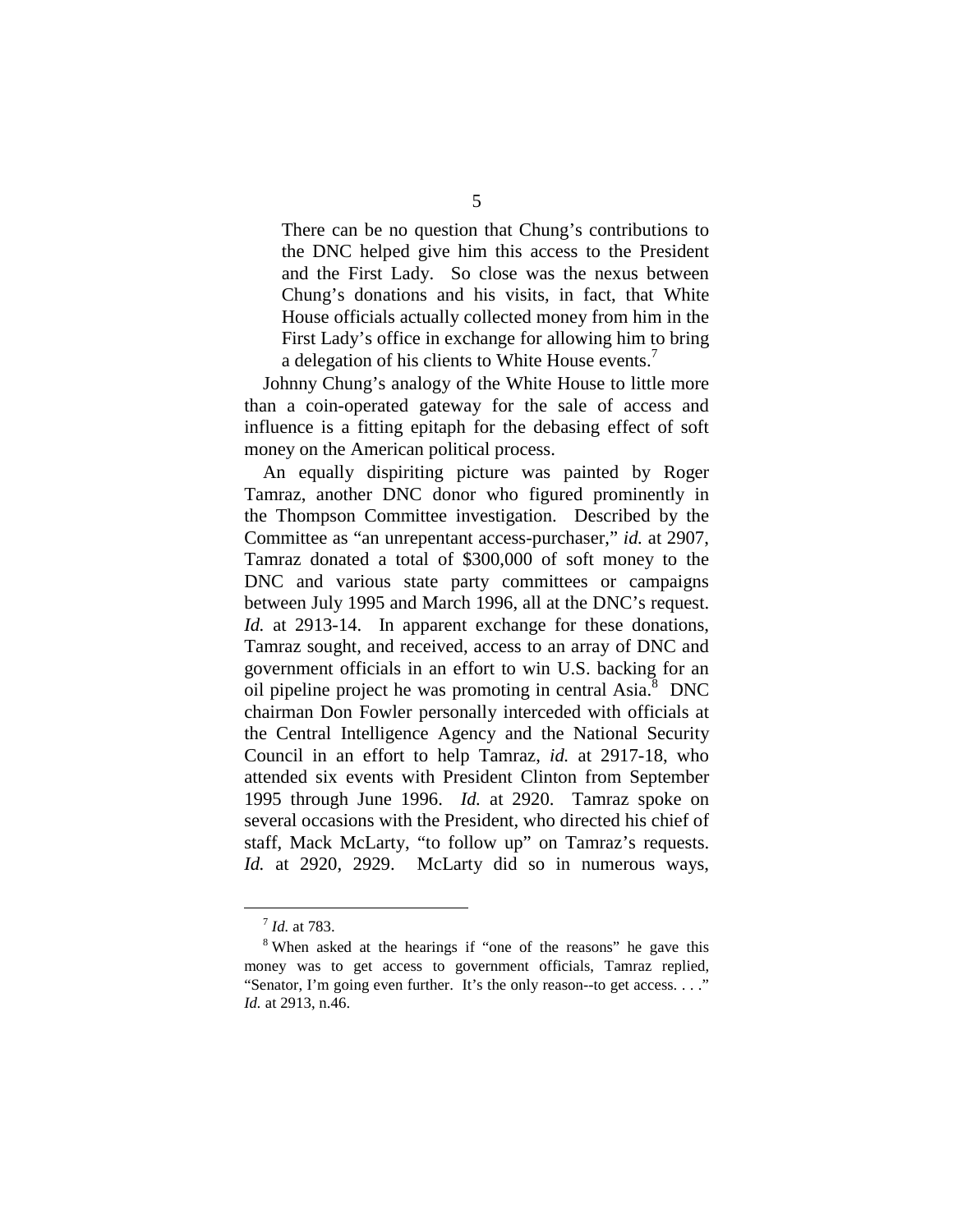enlisting officials from the Department of Energy in the effort to promote Tamraz's mission. *Id.* at 2925-28.

Although Tamraz clearly succeeded in buying access to the highest levels of government in exchange for his \$300,000 of donations, he did not ultimately succeed in his goal of obtaining government support for his project. But his own conclusion was not that money fails to buy policy, but rather that he had not given *enough* money. He told the Thompson Committee, "I think next time, I'll give 600,000 [dollars]." *Id.* at 2930.

The Thompson Committee investigation followed months of front-page headlines about a wide range of scandals arising out of the fundraising practices of the 1996 campaign. These scandals included:

- The "sale" of White House access to major donors through "coffees," overnight stays in the Lincoln Bedroom and other presidential events. *Id.* at 191-499.
- The funneling of funds into U.S. elections from foreign nationals to influence U.S. policy through political contributions. *Id.* at 2499-2517.
- The influence that political donations may have had on federal review of Indian casino operations. *Id.* at 3165- 3547.
- The use of non-profit groups as "fronts" for funneling party soft money into federal campaigns. *Id.* at 5974-81 (Minority Rpt.).

Although diverse stories, these scandals of the 1996 campaign are unified by a common thread–soft money.

Protections against the pernicious influence on federal elections of corporate and union donations, and of unlimited individual contributions, had been put in place by Congress over time since the beginning of the last century. These laws were enacted precisely in order to prevent the same reality and appearance of corruption and influence-peddling that were graphically on display in the 1996 campaign. But by that campaign, the rise of soft money as a means to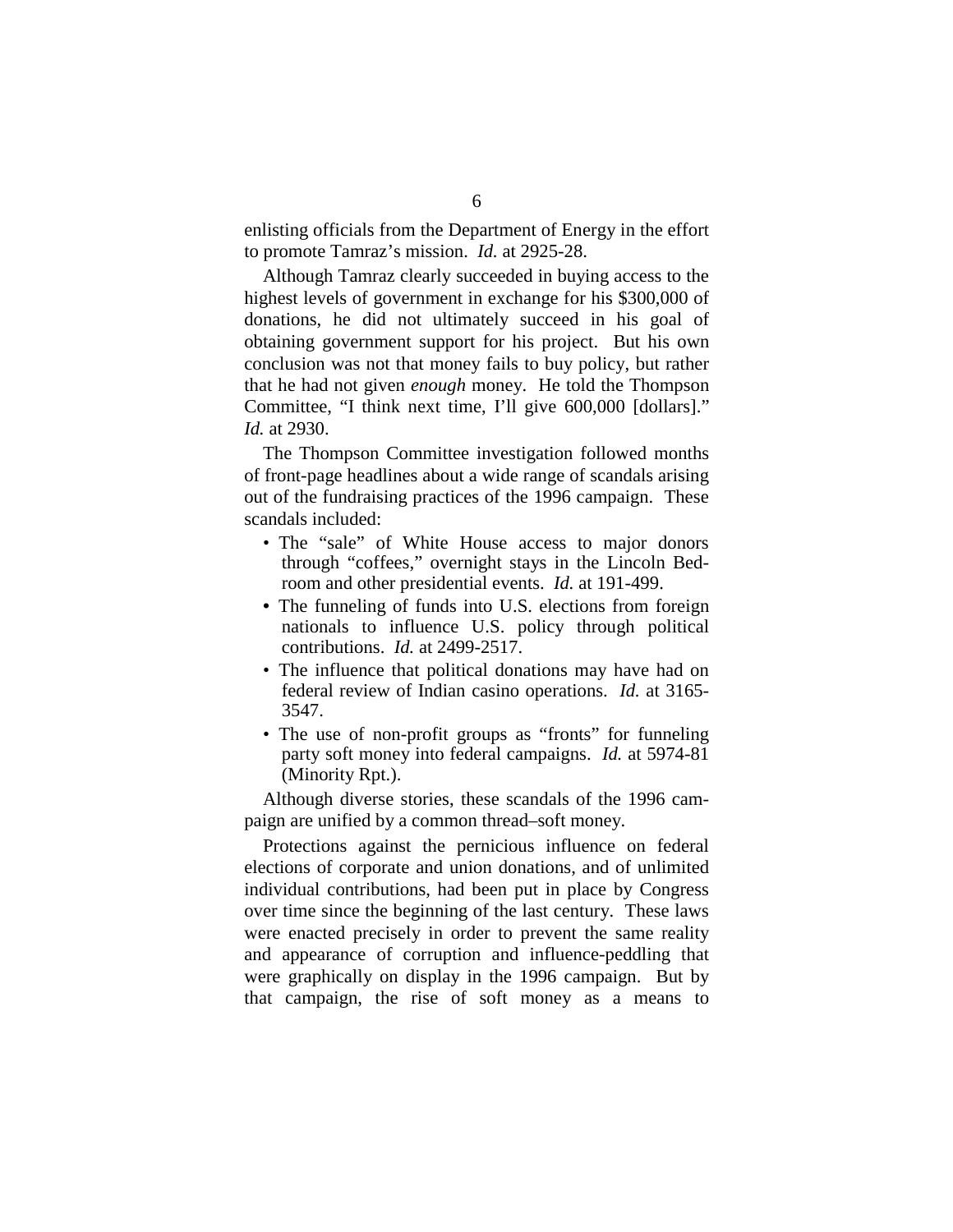circumvent the federal campaign finance laws had become so dominant that the longstanding regulatory regime had all but collapsed. The result, as stated by the Thompson Committee, was that the President and his aides "left themselves open to strong suspicion that they were selling not only access to high ranking officials, but policy as well." *Id.* at 3.

#### II. This Court Has Long Recognized that Anti-**Circumvention Measures Serve a Compelling Purpose in Ensuring that the Campaign Finance Laws Are Effective.**

Last Term, in *Beaumont*, this Court once again recognized the important role played by anti-circumvention measures in protecting the integrity of the campaign finance laws. In upholding a ban on corporation contributions, the Court said that "[q]uite aside from war-chest corruption and the interests of contributors and owners," the restriction on corporations was separately justified because it "hedges against their use as conduits for 'circumvention of [valid] contribution limits.'" 123 S. Ct. at 2207, quoting *Colorado Republican II,*  533 U.S. at 456. As the Court noted in *Colorado Republican II,* "all Members of the Court agree that circumvention is a valid theory of corruption. . . ." 533 U.S. at 457.

Precisely because "substantial evidence demonstrates how candidates, donors and parties test the limits of the current law," *id.*, anti-circumvention measures are necessary. While corporations were the vehicle threatening circumvention in *Beaumont,* it was the political parties that posed the same danger in *Colorado Republican II.* There, the Court upheld limits on party coordinated expenditures in order to prevent the use of parties "as conduits for contributions meant to place candidates under obligation," *id.* at 452, and to forestall their "exploitation as channels for circumventing contribution and coordinated spending limits. . . . ," *id.* at 455.

Similarly, in *California Medical Ass'n. v. FEC,* 453 U.S. 182, 197-98 (1981), the Court upheld the limit on contributions to multi-candidate political committees, 2 U.S.C.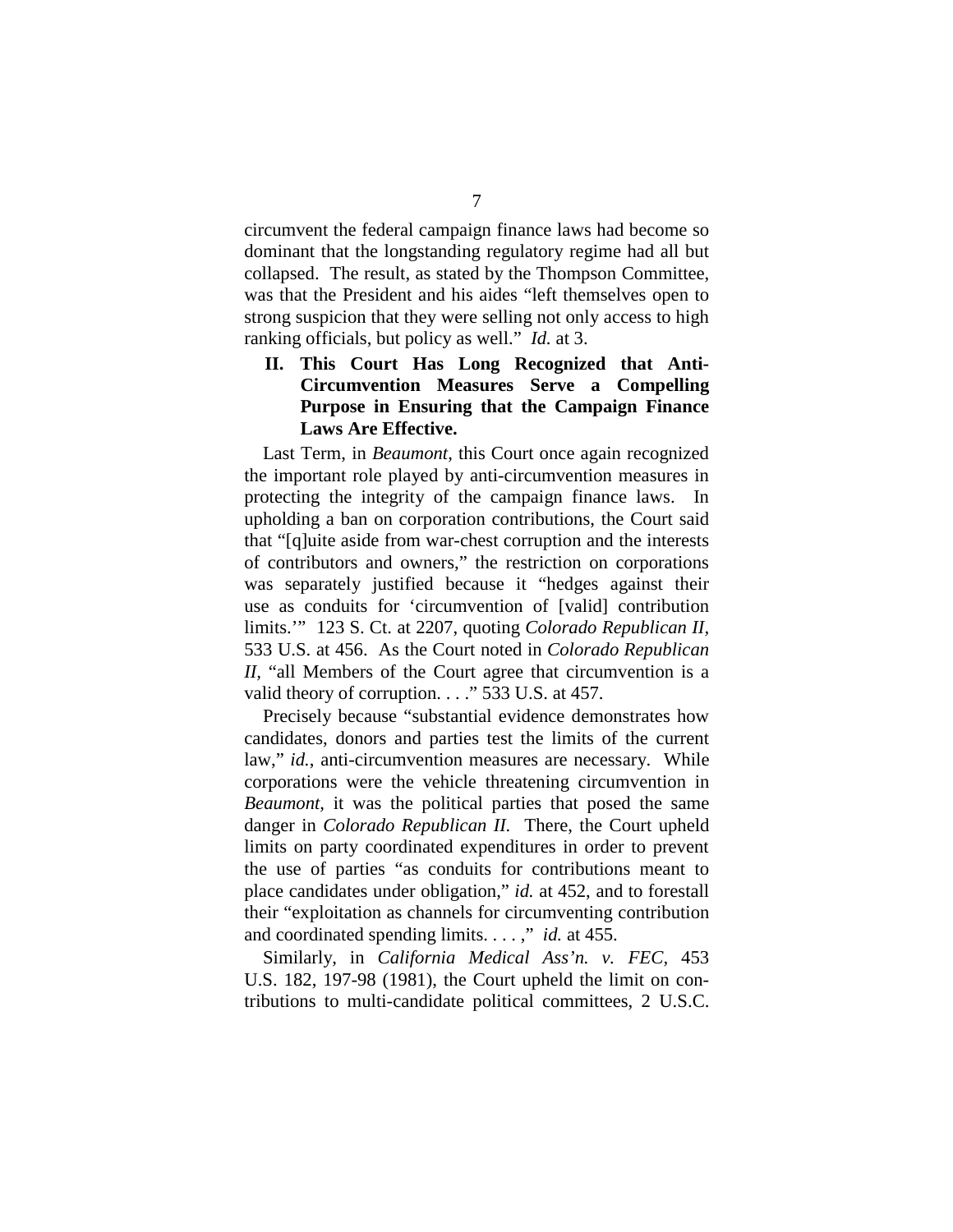$§$  441a(a)(1)(C), in order "to prevent circumvention of the very limitations on contributions that this Court upheld in *Buckley.*" And in *Buckley,* the Court sustained the aggregate annual limit on contributions by an individual, because it "serves to prevent evasion of the \$1,000 contribution limitation by a person who might otherwise contribute massive amounts of money to a particular candidate through…huge contributions to the candidate's political party." *Buckley,* 424 U.S. at 38.

BCRA is, at bottom, an anti-circumvention measure. By 1996, the growth of soft money had caused, in the words of the Thompson Committee, "the erosion of safeguards in U.S. election law designed to guard against political corruption . . . ."<sup>9</sup> BCRA was enacted precisely to close the soft money loophole, to repair this erosion, and to prevent the continued evasion of current law.

**III. Over the Last 25 Years, the Soft Money System Has Evolved into a Massive Scheme for Political Parties, Federal Candidates and Campaign Donors to Circumvent the Federal Campaign Finance Laws.** 

The enactment of the Federal Election Campaign Act Amendments of 1974, Pub. L. 93-443, 88 Stat. 1263 (FECA), was a milestone in the effort to limit the deleterious influence of large campaign contributions on the federal political process. Based on evidence of serious improprieties resulting from the flow of campaign contributions in the 1972 presidential election, and the concomitant public concerns arising out of the Watergate investigation,<sup>10</sup> Congress enacted FECA in order to, *inter alia,* limit the amount of money that donors

<sup>&</sup>lt;sup>9</sup> Thompson Committee Report, *supra* note 4, at 33.

<sup>&</sup>lt;sup>10</sup> The Final Report of the Senate Select Committee on Presidential Campaign Activities*,* S. Rep. No. 93-981, 93d Cong., 2d Sess. (1974).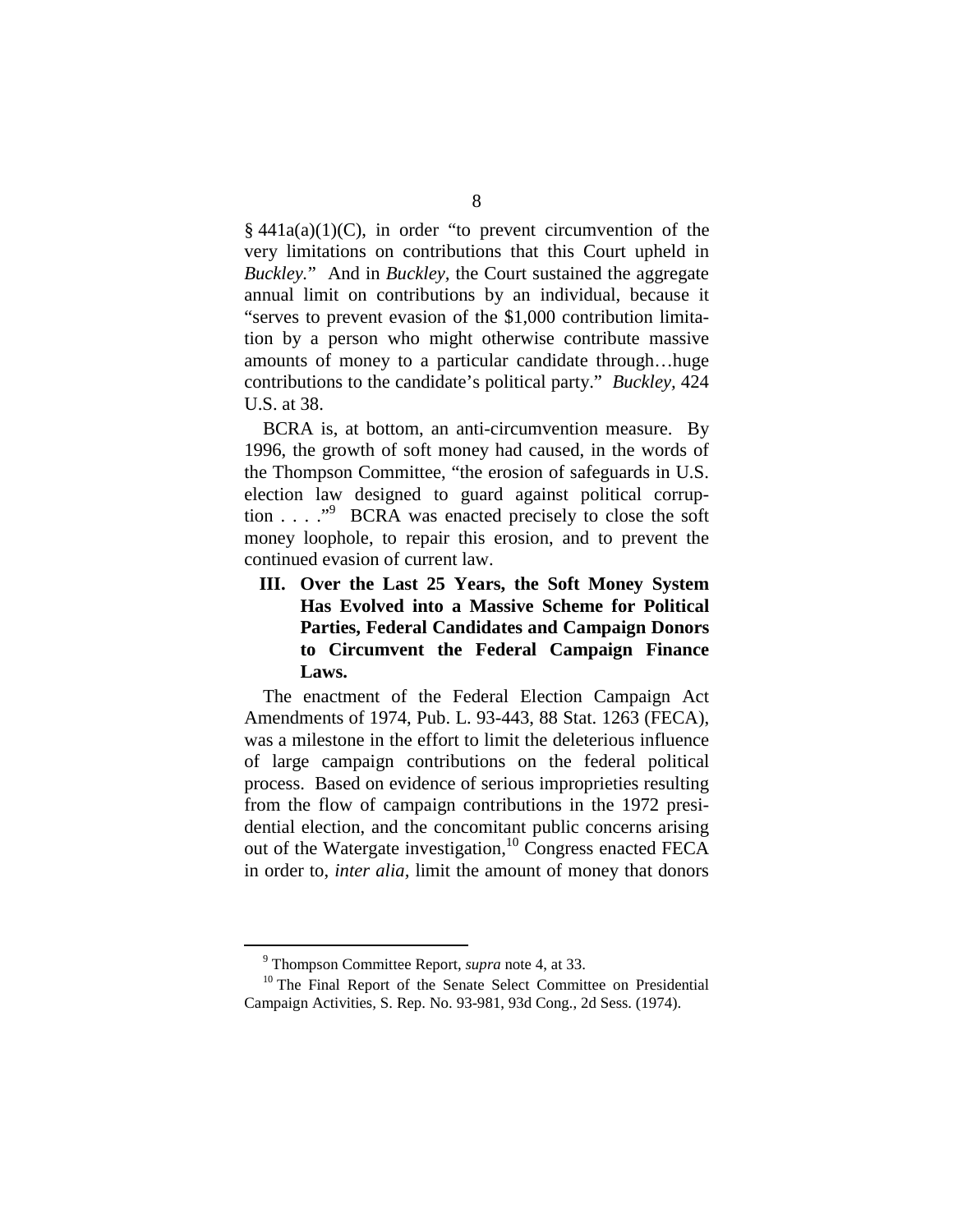could give to federal candidates, $^{11}$  and to political committees, including party committees.<sup>12</sup> These contribution limits were upheld in *Buckley* because they serve a compelling governmental interest in dealing "with the reality or appearance of corruption inherent in a system permitting unlimited financial contributions, even when the identities of the contributors and the amounts of their contributions are fully disclosed." 424 U.S. at 28.

So too, FECA re-codified the longstanding prohibition on contributions and expenditures by corporations and labor organizations in connection with federal elections.<sup>13</sup> "The overriding concern behind the enactment" of this prohibition "was the problem of corruption of elected representatives through the creation of political debts. The importance of the governmental interest in preventing this occurrence has never been doubted." *FEC v. Nat'l Right to Work Comm.,* 459 U.S. 197, 208 (1982), quoting *First Nat'l Bank of Boston v. Bellotti,* 435 U.S. 765, 788 n. 26 (1978); *see also Beaumont,*  123 S. Ct. at 2206. These provisions also seek "to eliminate the distortion caused by corporate spending" in the political process, *Austin v. Mich. State Chamber of Commerce,* 494 U.S. 652, 660 (1989), and to protect shareholders and union members from having their funds "used to support political candidates to whom they may be opposed," *Nat'l Right to Work*, 459 U.S. at 208.

<sup>&</sup>lt;sup>11</sup> 2 U.S.C. § 441a(a)(1)(A) (limit of \$1,000 per election). This amount was increased by BCRA to \$2,000 per election. *See* BCRA § 307(a)(1).<br><sup>12</sup> 2 U.S.C. § 441a(a)(3) (2002) (aggregate individual limit of \$25,000

per year to all candidates and committees). This limit was increased by BCRA to \$95,000 per two-year election cycle. *See* BCRA § 307(b). In the 1976 FECA Amendments, contributions to national party committees were made subject to a limit of \$20,000 per year, 2 U.S.C. § 441a(a) (1)(B), an amount now increased by BCRA to \$25,000 per year. BCRA § 307(a)(2). 13 2 U.S.C. § 441b. For a history of this prohibition, s*ee generally FEC* 

*v. Nat'l Right to Work Comm.,* 459 U.S. 197, 208-09 (1982).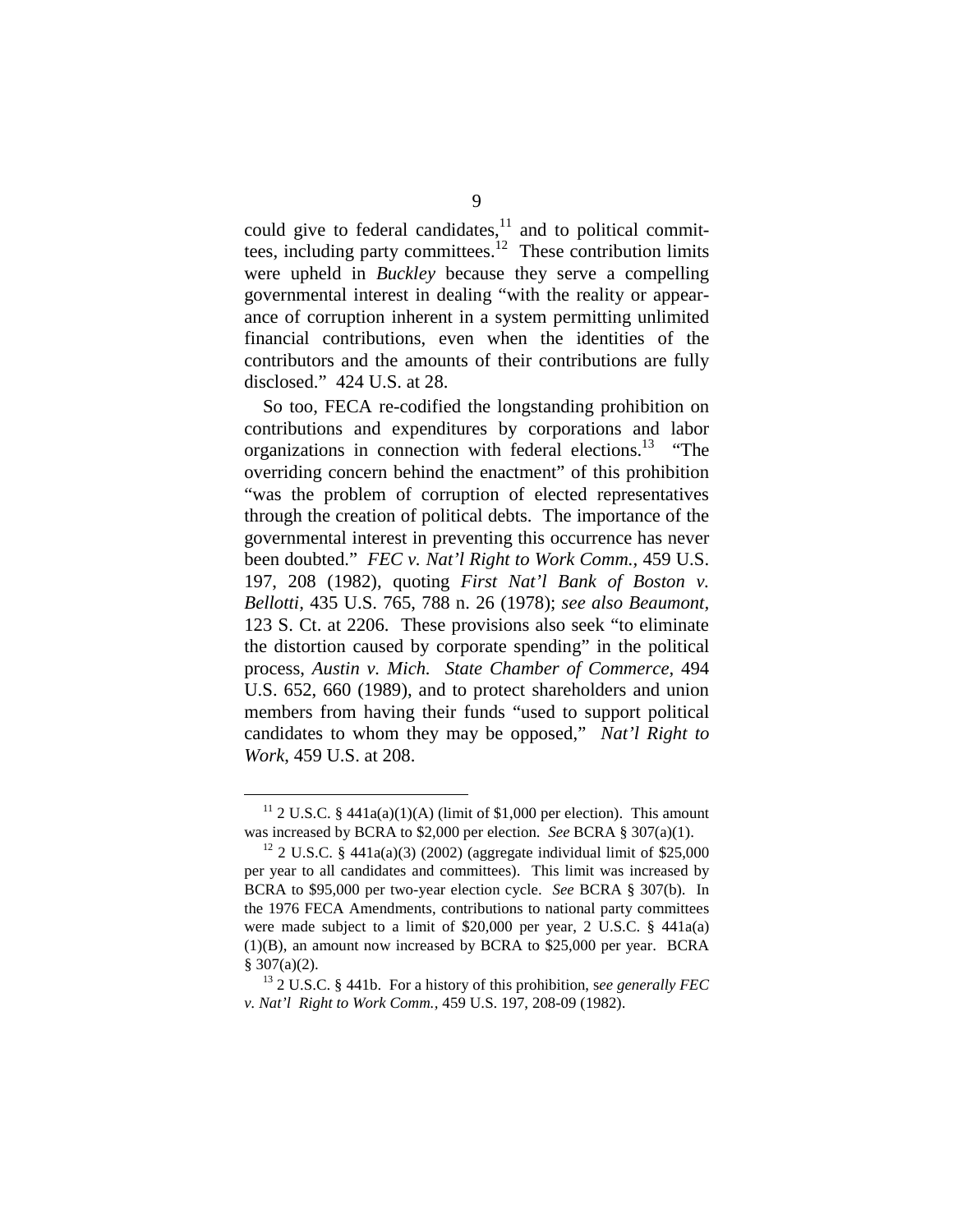Shortly after the enactment of the 1974 FECA Amendments, the soft money system developed as a means to evade these contribution limits and source prohibitions.

Over the last 25 years, and until the effective date of BCRA, soft money donations have consisted of the unlimited sums--in some cases considerably more than \$1 million from a single donor--given to the national or state political parties by corporations, labor organizations and wealthy individuals, and then spent by the parties, in conjunction with their federal candidates, on activities that were intended to influence, and that had the effect of influencing, federal elections.<sup>14</sup>

The soft money system, which began in 1978, just four years after passage of the FECA, developed slowly at first, but then grew with escalating velocity. By the 1996 presidential election cycle, the soft money system had become little more than a massive scheme for circumventing the federal election laws.

 $14$  For instance, the American Federation of State, County and Municipal Employees (AFSCME) gave \$7.4 million in the period January 1, 2001 through November 5, 2002, virtually all of it to the Democratic Party. The Pharmaceutical Research & Manufacturers of America (PhRMA) in the same period gave \$3.4 million, virtually all to the Republican Party. The two major parties together collected a total of \$470 million in soft money in that period. *See* Common Cause, *The Soft Money Finale!*, Follow the Dollar Report (April 7, 2003), *available at*  http://www.commoncause.org/publications/april03/040703.htm.

The most cynical form of soft money comes from "double givers"- those who make large contributions to *both* parties in the same election cycle. In the 2002 cycle, there were 37 donors who gave \$250,000 or more to both political parties. These included AT&T, which gave \$1.5 million to the Democrats, and \$1.7 million to the Republicans; the Philip Morris Companies, which gave \$625,000 to the Democrats and \$2.2 million to the Republicans, and Microsoft, which gave \$2.7 million to the Democratic party committees and \$852,000 to the Republican committees. *Id.*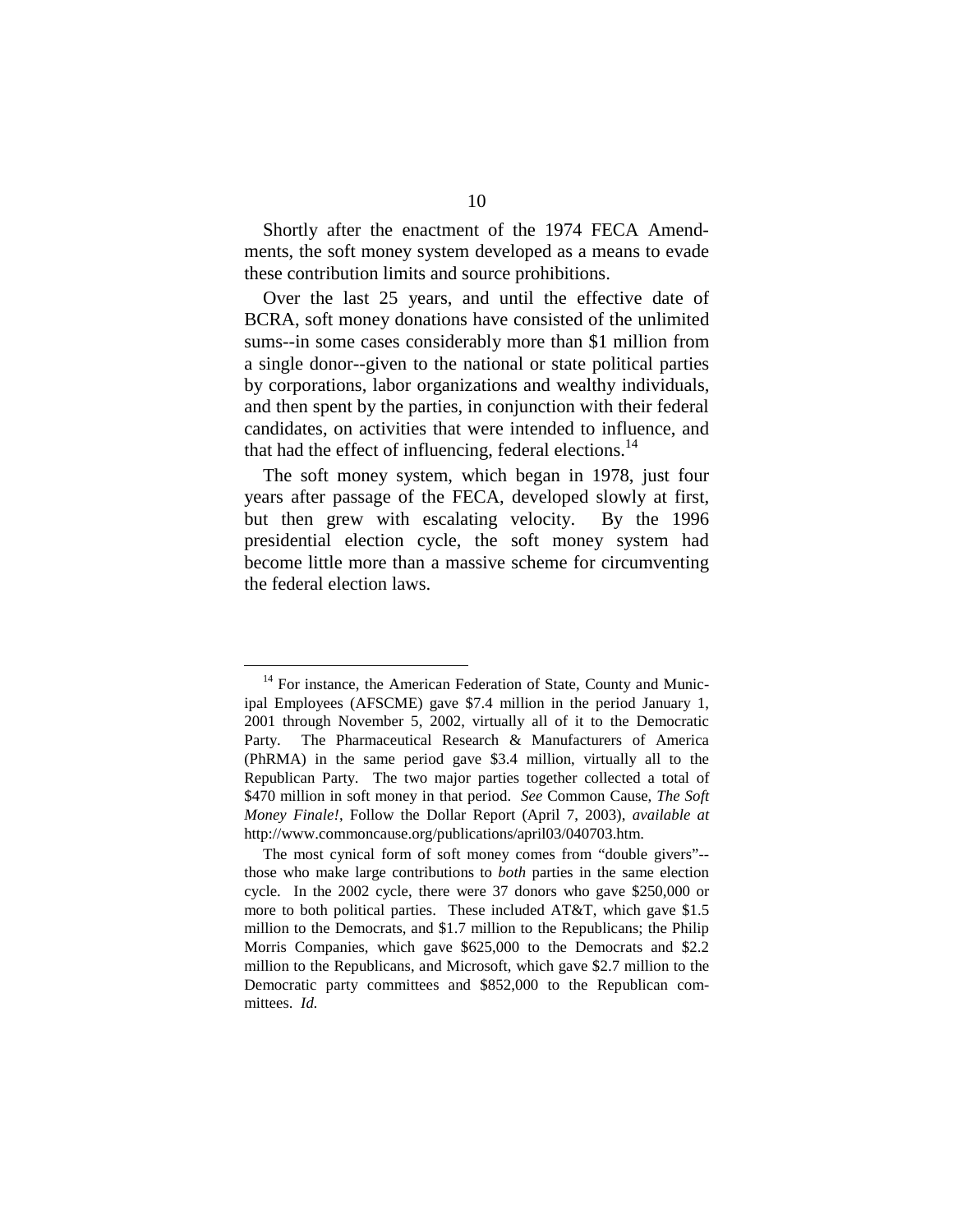#### **A. Phase One: 1978-1988**--**The creation of the soft money system based on the fiction that soft money does not affect federal elections.**

The soft money system was founded on a regulatory fiction promulgated by the Federal Election Commission–that spending by the political parties on "mixed" activities such as voter registration or get-out-the-vote drives which, by their nature, affect federal, as well as non-federal, elections, can be parsed into those separate components, and that the nonfederal portion can be funded by soft money without those funds affecting federal elections.

This conclusion was first set out by the FEC in a 1978 advisory opinion that reversed a position the Commission had taken just two years earlier. In the earlier opinion, the FEC had held that state parties had to pay for "mixed" voter activities using solely hard money, *i.e.,* monies raised under the federal law rules, because those activities affected federal elections, even in part. $15$ 

But in its 1978 advisory opinion, the FEC opened the door to soft money in federal elections by reversing itself and holding that such mixed activities could be financed with a combination of federal and non-federal funds.<sup>16</sup> The Commission left it up to the discretion of the parties to decide on the proper mixture of such funds, requiring only that the allocation be made on a "reasonable basis."<sup>17</sup> This ruling allowed state parties to spend soft money on activities that would affect federal elections.<sup>18</sup>

<sup>&</sup>lt;sup>15</sup> Response to FEC Advisory Opinion Request 1976-72 (Oct. 6, 1976); s*ee also* Response to FEC Advisory Opinion Request 1976-83 (Oct. 12, 1976).

<sup>16</sup>*See* FEC Advisory Opinion 1978-10 (August 29, 1978). 17 *See* 11 C.F.R. § 106.1(e) (1978) (permitting allocation to be made "in proportion to the amount of funds expended on federal and nonfederal elections, or on another reasonable basis").<br><sup>18</sup> This included not only get-out-the-vote and voter registration drives,

but also "generic" party activities, such as ads that say "Vote Republican."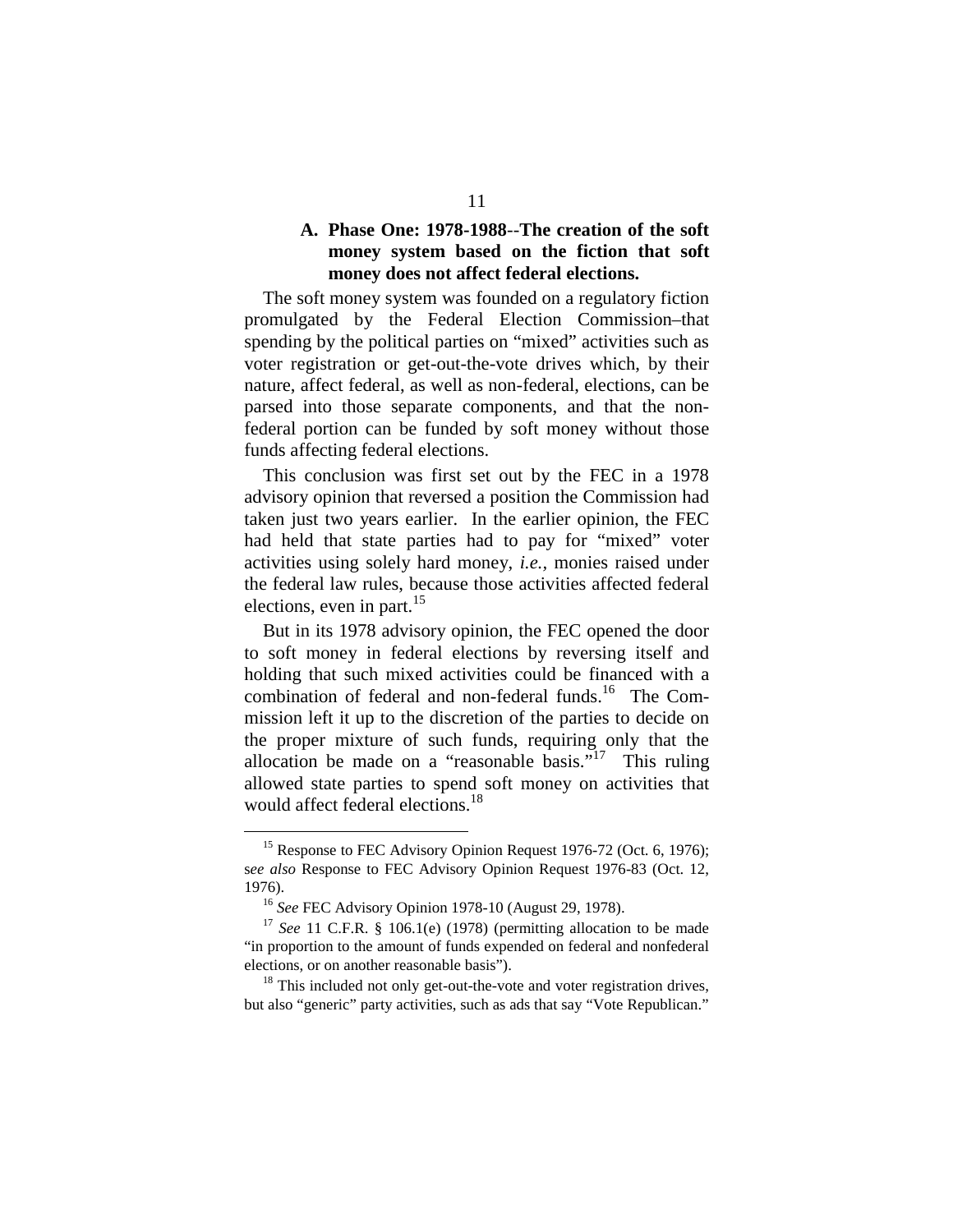Not surprisingly, the national parties soon followed suit. In 1979, the FEC opined that the national parties, as well, could open non-federal accounts to raise soft money, and that the same allocation principles would apply to national party expenditures.<sup>19</sup>

In November 1984, Common Cause petitioned the FEC to institute a rulemaking to reverse these administrative interpretations, arguing that soft money was being used in a wholesale manner to influence federal elections.<sup>20</sup> After a two-year consideration of the petition, the Commission denied the request.<sup>21</sup> Common Cause then sued the FEC for abuse of discretion.

<sup>19</sup>*See* FEC Advisory Opinion 1979-17 (July 16, 1979). In 1979, Congress amended the FECA to encourage state parties to spend money on grassroots activities such as voter registration and get-out-the-vote drives. *See* Federal Election Campaign Act Amendments of 1979, Pub. L. No. 96-187, 93 Stat. 1339. Contrary to the belief of some, these Amendments did *not* authorize the soft money system. Although the 1979 Amendments provided that money spent by state parties on certain grassroots activities was exempt from the definition of "expenditure," and thus exempt from the overall limit on party spending in 2 U.S.C. § 441a(d), the law expressly stated that the money spent for these activities is subject to federal contribution limits and source prohibitions. 2 U.S.C. § 431(9)(B)(viii), (ix) (exempting certain voter activities from the definition of "expenditure" provided "such payments are made from contributions subject to the limitations and prohibitions of this Act"). Thus, the importance of the 1979 amendments was to provide greater room for state parties to spend money on grassroots voter activities, but *not* to authorize that spending be done with non-federal funds. *See*  Thompson Committee Report, *supra* note 4, at 4463-4. 20 *See* FEC Rulemaking Petition: Notice of Availability, 50 Fed. Reg.

<sup>477 (</sup>Jan. 4, 1985) (citing Letter of November 5, 1984 from Fred Wertheimer, President of Common Cause, to Lee Ann Elliott, chair, Federal Election Commission).<br><sup>21</sup> FEC Rulemaking Petition: Notice of Disposition, 51 Fed. Reg.

<sup>15,915 (</sup>April 29, 1986), *quoted in Common Cause v. FEC,* 692 F. Supp. 1391, 1393 (D.D.C. 1987).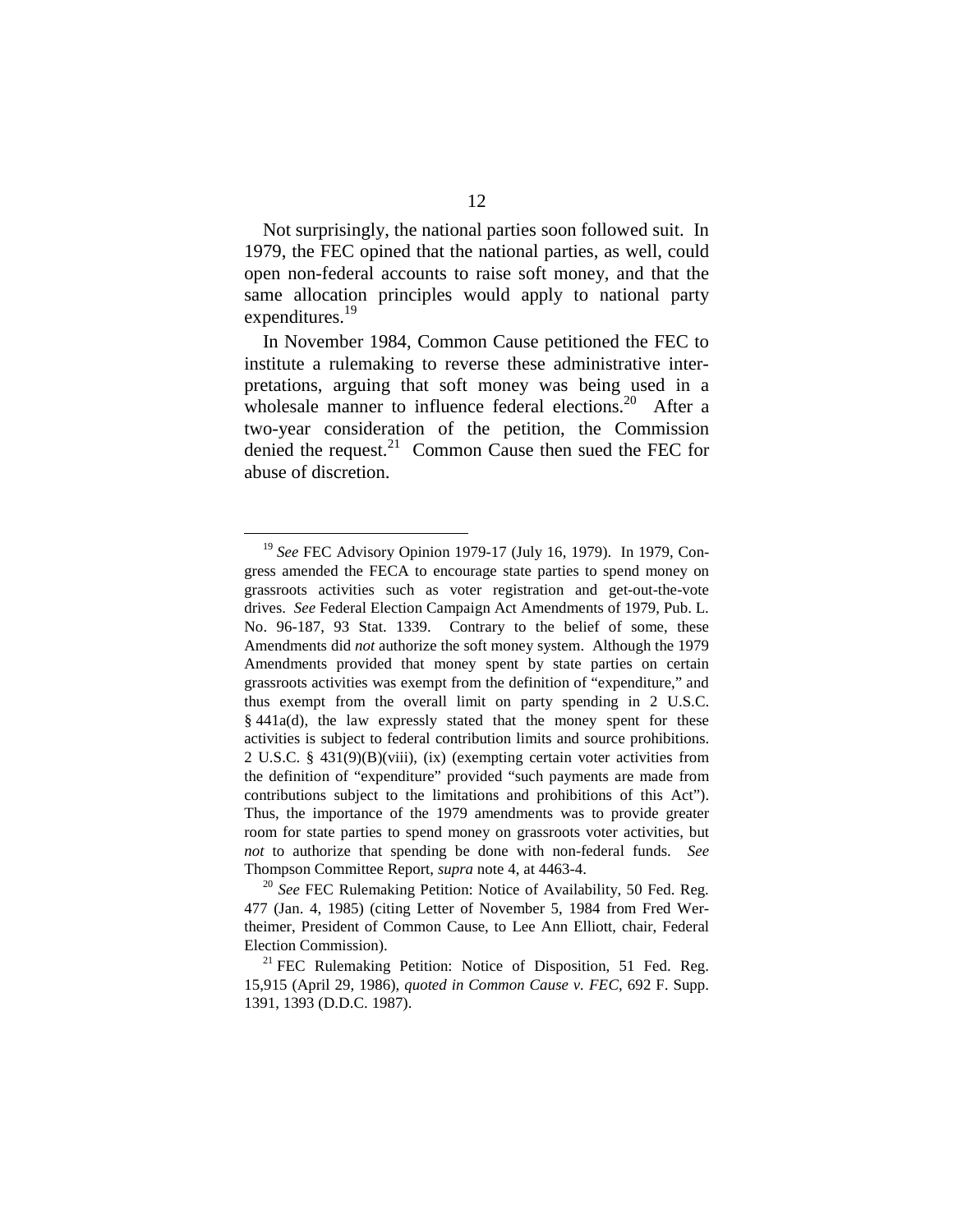The district court ordered the FEC to issue new regulations, finding that the agency had acted contrary to law by allowing the parties too much discretion in determining the mixture of hard and soft money to spend on mixed activities.<sup>22</sup> After a year passed without action by the Commission, the court again ordered the agency to act, noting that "it is undisputed that there is a public perception of widespread abuse, suggesting that the consequences of the regulatory failure identified a year ago are at least as unsettling now as then."<sup>23</sup> Finally, three years later, in 1991, the FEC promulgated new regulations on soft money, but in effect only codified the existing soft money system by establishing specific percentages for the allocation of hard and soft money in different scenarios. $^{24}$  In addition, the regulations, for the first time, required the national parties to disclose their soft money.<sup>25</sup>

#### **B. Phase Two: 1988-1996--The integration of soft money into the presidential campaigns**.

While the FEC was engaged in its protracted rulemaking process, the use of soft money in federal campaigns underwent dramatic change in the 1988 presidential campaign. The nascent soft money system had operated at a comparatively modest level in prior election cycles, with both national parties raising and spending a total of about \$20 million in

 $22$  692 F. Supp. at 1396. In fact, the court noted that the Commission might reasonably conclude "that *no* method of allocation will effectuate the Congressional goal" that only hard money be spent on activities influencing federal elections. *Id.* (emphasis in original).<br><sup>23</sup> *Common Cause v. FEC*, 692 F. Supp. 1397, 1399 (D.D.C. 1988).<br><sup>24</sup> *See* Methods of Allocation Between Federal and Non-Federal Ac-

counts; Payments; Reporting, 55 Fed. Reg. 26,058 (June 26, 1990) (codified at 11 C.F.R. § 106.5 (1991)) (establishing several methods and formulae for allocation that depend on whether the spending is by a national or state party committee, whether the spending is in a presidential or non-presidential election year, and whether the activity being funded is party administrative costs, generic voter drives, or fundraising).<br><sup>25</sup> *Id.; see also* 11 C.F.R. § 104.8(e)(2002).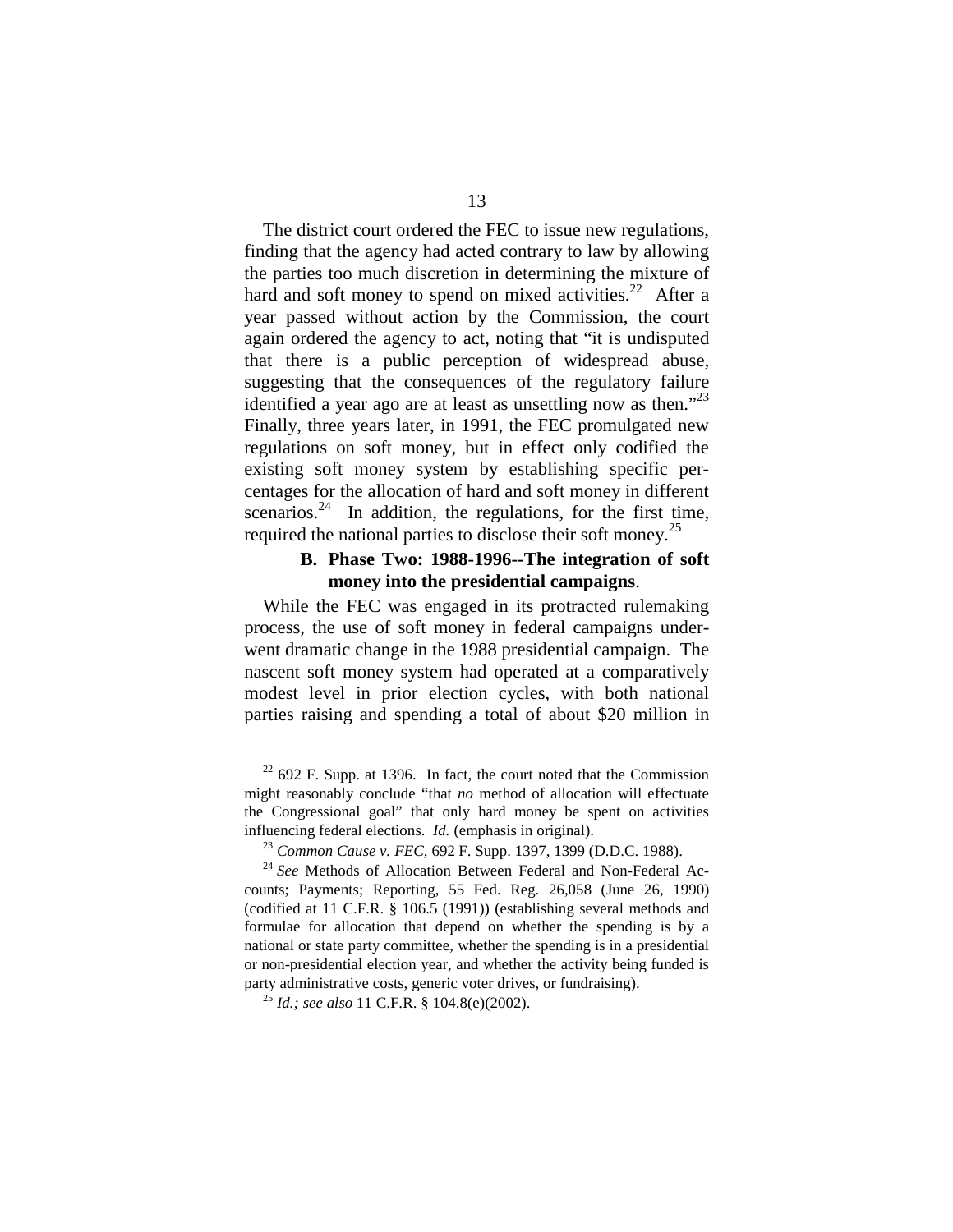non-federal funds in each of the 1980 and 1984 campaigns.<sup>26</sup> In 1988, however, this amount doubled--to a total of \$45 million.<sup>27</sup>

Soft money in the 1988 cycle for the first time became an integrated part of the major party presidential campaigns, organized and directed by the top strategists and fundraisers of those campaigns. Democratic nominee Governor Michael Dukakis and Republican nominee Vice President George Bush, in conjunction with their national parties, systematically solicited individuals for six figure contributions to their respective political parties--amounts far in excess of federal contribution limits.28

The spiral of soft money fundraising began with the Dukakis campaign which, led by its treasurer and chief fundraiser Robert Farmer, initiated a program to solicit \$100,000 contributions from wealthy individual donors.<sup>29</sup> At

<sup>&</sup>lt;sup>26</sup> Expert Report of Thomas E. Mann, available in the record at DEV (Defendants' Evidentiary Volume) 1, Tab 1, at Table 1, *National Political Party Spending, 1976-2000.* 

<sup>27</sup>*Id.* 

<sup>28</sup>*See* Charles Babcock, *\$100,000 Donations Plentiful Despite Post-Watergate Restrictions*, Wash. Post, Sept. 22, 1988, at A27 ("Spurred by competition between presidential fundraisers, the number of \$100,000 donors in this election year has already surpassed that in the 1972 Watergate era, when alleged abuses triggered reform in federal election financing."); Brooks Jackson, *Democrats' Coffers Fill Up as Fat Cats Seek Bigger Role in Party*, Wall St. J., July 19, 1988, at 60 ("Fat cats are back, more numerous and playing a bigger role in Democratic politics . . . . More than 200 people have become Democratic Party 'trustees' by agreeing to give \$100,000 for the fall campaign, or to raise such an amount from others.").

<sup>29</sup> Brooks Jackson, *GOP Is Aiming New Fund Drive at Big Donors*, Wall St. J., Aug. 17, 198, at 44 ("The see-sawing spending war was touched off weeks ago by Michael Dukakis's chief fundraiser, Robert Farmer . . . Mr. Farmer stunned the political community by announcing his intention to raise a total of \$50 million in party funds, including much soft money, to be spent in addition to the \$36 million in public funds to be spent directly by the Dukakis campaign."). *See also* Charles Babcock*,*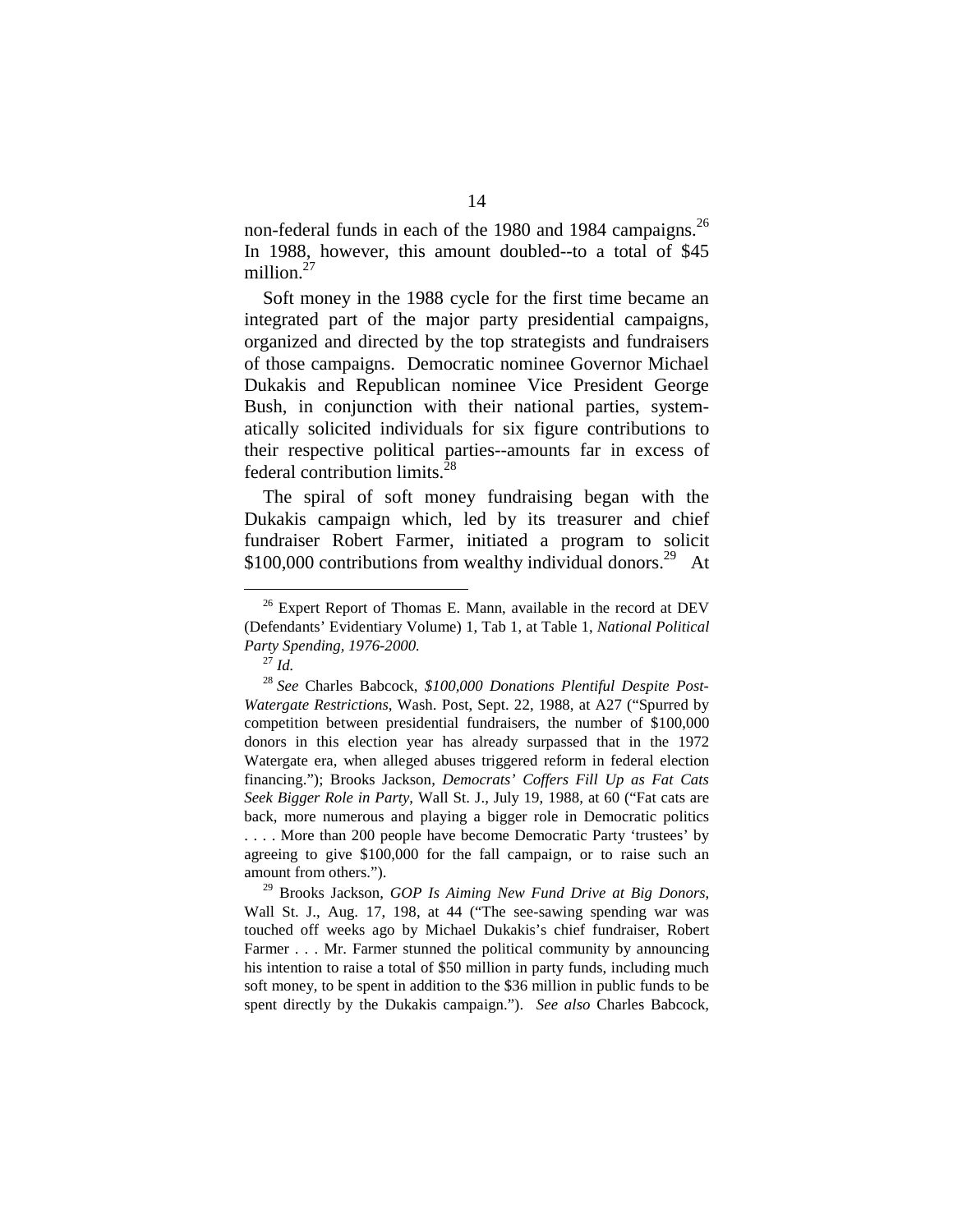first, the Bush campaign attacked the Dukakis soft money operation as, according to deputy campaign manager Richard Bond, "illegal on its face."<sup>30</sup> Shortly thereafter, however, when it failed to stop the Dukakis soft money effort, the Bush campaign moved to match, and then out-raise it.<sup>31</sup> The Bush "Team 100" fundraising campaign of \$100,000 soft money donors was headed by Robert Mosbacher, who had been serving as the chief fundraiser for the Bush presidential campaign. $32$ 

Thus, the chief fundraiser for each presidential candidate headed each party's soft money fundraising drive. According to *The Wall Street Journal,* 267 individuals and corporations made contributions of up to \$100,000 to the Bush effort, while a top Dukakis fundraiser said "his \$100,000 club numbered 130 individuals."<sup>33</sup> Ultimately, each presidential campaign raised more than \$20 million in soft money. 34

33 Brooks Jackson, *Bush, Dukakis Presidential Campaigns Each Spent More than \$100 Million*, Wall St. J., Dec. 11, 1988. 34 Jackson, *Broken Promise, supra* note 30, at 54.

*Fund-Raisers Gear Up for Fall Race*, Wash. Post, June 27, 1988, at A1; Thomas Edsall, *'Victory Fund' Raises Millions for Party*, Wash. Post, July 19, 1988, at A21 (Edsall, *Victory Fund*). 30 Thomas Edsall, *GOP Plans Big-Donor Drive*, Wash. Post, Aug. 16,

<sup>1988,</sup> at A1 (Edsall, *Big Donor Drive*). *See also* Brooks Jackson, *Broken Promise: Why the Federal Election Commission Failed* 52 (1990) (Jackson, *Broken Promise*). 31 Richard Berke, *Big Money's Election Year Comeback*, N.Y. Times,

Aug. 7, 1988, at E5 ("'The Democrats are saying that they're going for the big money,' said Robert A. Mosbacher, Jr., finance chairman of the Bush campaign. 'And I don't think there's much we can do about it but match them.'"); Thomas Edsall, *Soft Money Competition: GOP Seeking \$50 Million from Big Donors*, Wash. Post, Aug. 16, 1988, at A1 (Edsall, *Soft Money*) ("For the GOP, the decision to go with Team 88 represents a major policy change. As recently as three weeks ago, top officials of Vice President Bush's campaign described the almost identical Democratic program as blatantly illegal. . . . According to Mosbacher, 'We intend to match the Democrats plus \$1."").<br><sup>32</sup> Edsall, *Soft Money*, *supra* note 31.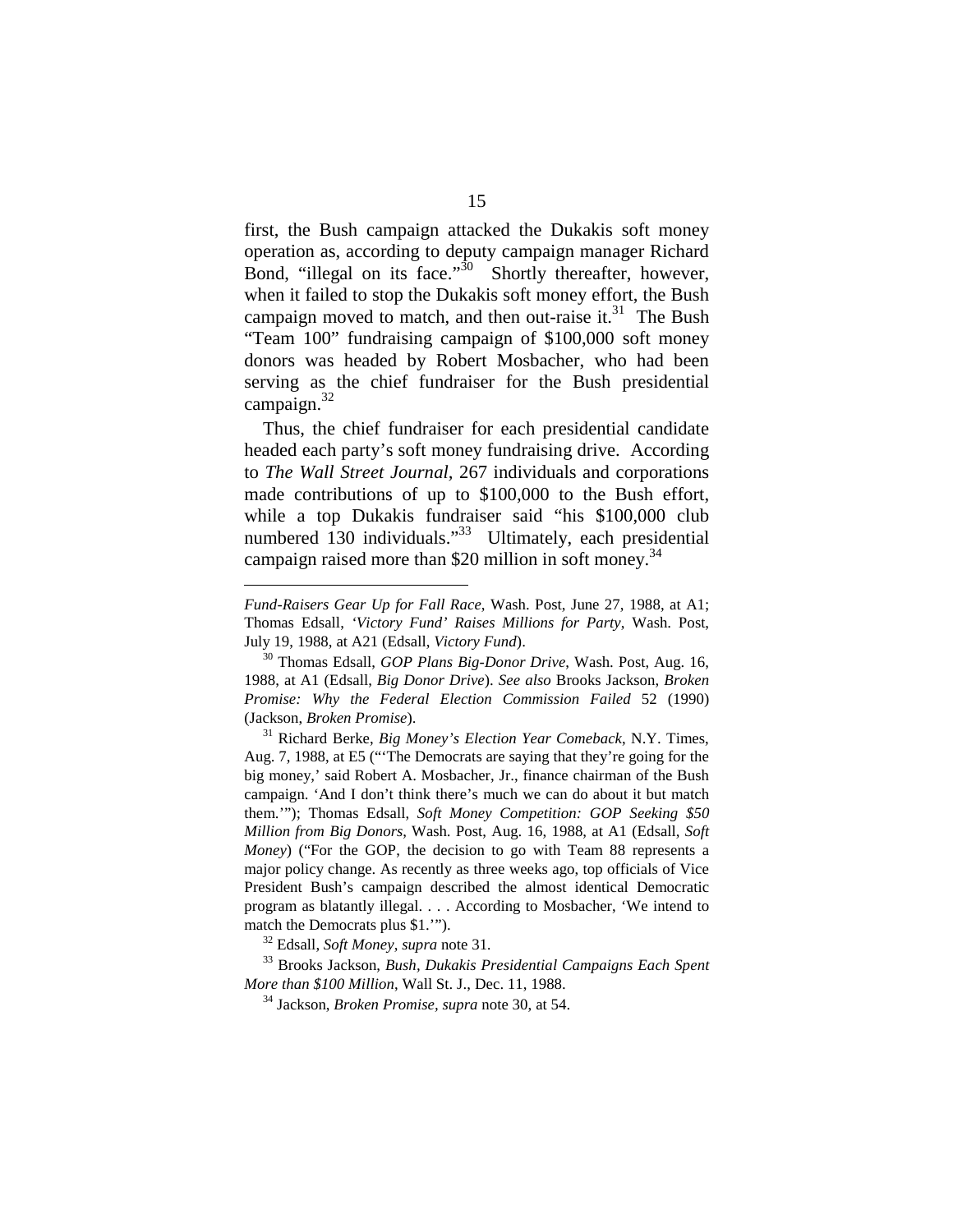The 1988 presidential campaigns were involved not only in raising soft money but in spending it as well. A spokesperson for the RNC soft money effort said "the decision on how to spend Team 88 money will be made primarily by key officials of the Bush campaign, including Lee Atwater, the campaign manager and [Richard] Bond [the deputy campaign manager] . . . [T]he basic criterion in picking states to benefit from the fund will be the closeness of the presidential race."<sup>35</sup>

Soft money was used in the 1988 election to perform vital "ground war" functions for the presidential campaigns--such as get-out-the-vote and other field operations.<sup>36</sup> In Illinois, for example, *The New York Times* reported that the Dukakis campaign had only five paid staff members. But it shared office space with Campaign '88, a "state party" operation organized by the DNC and employing 115 workers across the state, paid for with a budget of \$2 million in soft money.<sup>37</sup> Peter Kelly, chairman of the California Democratic Party, told the *Times* that the "whole theory behind" the 1988 soft money effort was to raise enough money to help Dukakis win the state.<sup>38</sup> In short, the 1988 presidential campaigns were structured as two parallel operations--an official campaign receiving public funds and subject to a spending limit, and an

<sup>&</sup>lt;sup>35</sup> Edsall, *Big Donor Drive*, *supra* note 30.<br><sup>36</sup> T. Edsall, *Victory Fund*, *supra* note 29 ("The money raised by the Victory Fund and Victory 88 will be used to finance what is known as the 'ground war' of the campaign: get-out-the-vote drives, voter registration, direct mail and voter list development. To the degree a soft money campaign is successful, it permits the presidential campaign to spend a high percentage of the \$46.1 million in federal money each nominee receives on the 'air war'--television advertising and moving the

candidates around the country."). 37 Richard Berke, *In Election Spending, Watch Ceiling and Use a* 

<sup>&</sup>lt;sup>38</sup> Richard Berke, *Contributors Help Dukakis by Avoiding Limits He Set*, N.Y. Times, Oct. 31, 1988, at B5.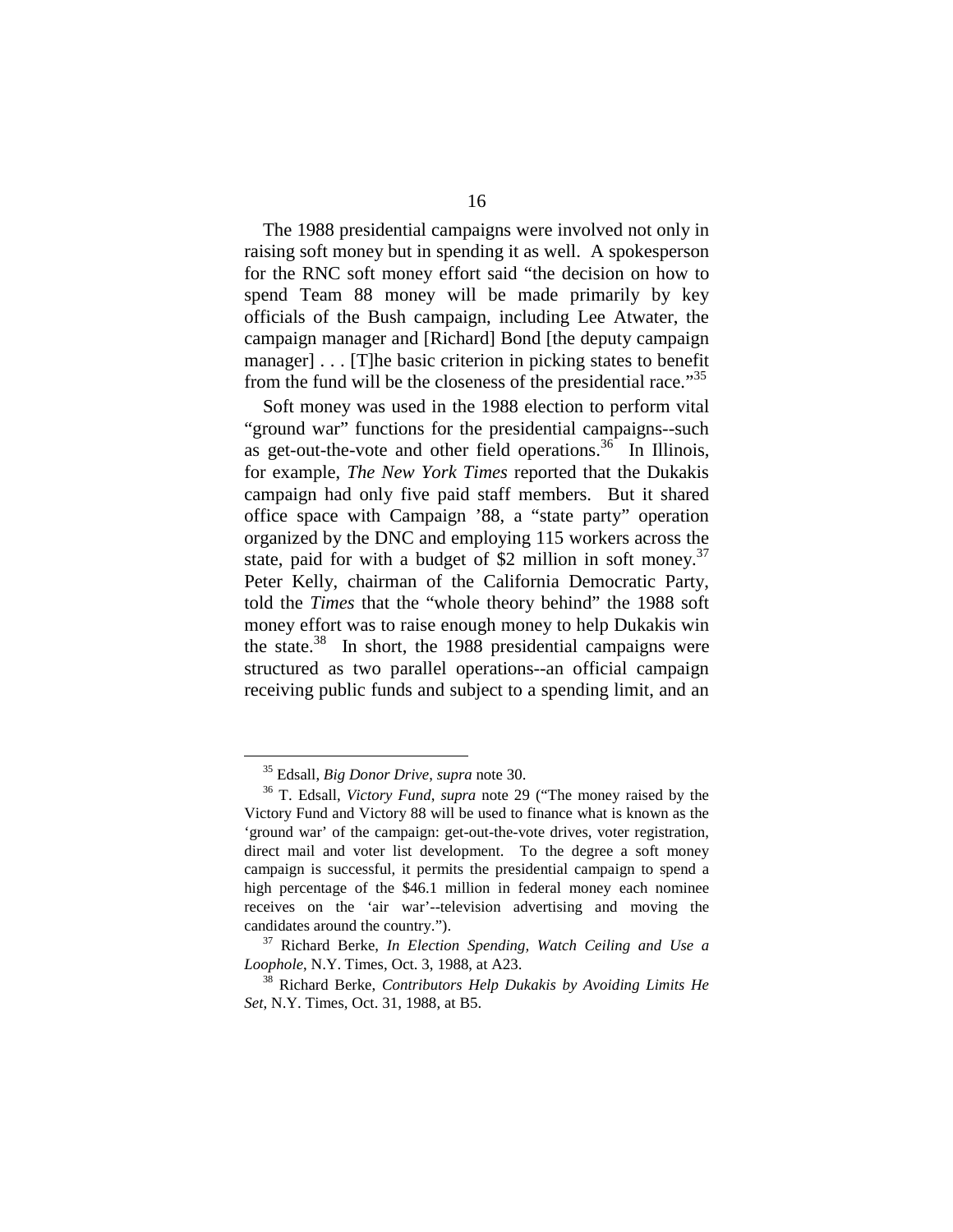unofficial campaign raising and spending unlimited amounts of soft money.<sup>39</sup>

#### **C. Phase Three: 1996-2002--The expansion of the soft money system from the "ground war" to the "air war."**

If the 1988 campaign saw soft money being used to pay for presidential "ground war" activities, the 1996 campaign saw soft money spent to finance presidential "air war" efforts as well. Beginning in late 1995, President Clinton's reelection campaign used millions of dollars of soft money to fund so called "issue" ads run through the DNC or Democratic state parties. In reality, those ads were nothing more than candidate-specific campaign ads promoting the President's re-election effort. By early 1996, the presidential campaign of Senator Robert Dole followed suit.

The explosive growth of soft money in the 1996 cycle from a total of \$80 million in 1992 (itself a near-doubling from the amount in the 1988 cycle) to *more than triple that amount,* over \$271 million, in  $1996^{40}$ --was fueled by the

<sup>&</sup>lt;sup>39</sup> This dichotomy illustrates another major harm caused by the soft money system--the subversion of not only the contribution limits and source prohibitions of federal law, but the spending limits of the public financing system as well. Under 26 U.S.C. § 9003(b), a major party nominee who receives public funds is prohibited from raising or spending any additional funds for his or her general election campaign. But since 1988, while party nominees have made a binding commitment to limit their general election spending to the amount of the public grant, they have then solicited soft money donations to their political parties and controlled the spending of that money through their parties to advance their campaigns. The spending limit on which the grant of public funds is conditioned has become largely meaningless. Thus, the injection of soft money into the middle of presidential campaigns has dramatically undermined key purposes of the presidential public financing law--"to reduce the deleterious influence of large contributions on our political process . . . and to free candidates from the rigors of fundraising." *Buckley*, 424 U.S. at 91. 40 Mann Expert Report, *supra* note 26, at Table 1.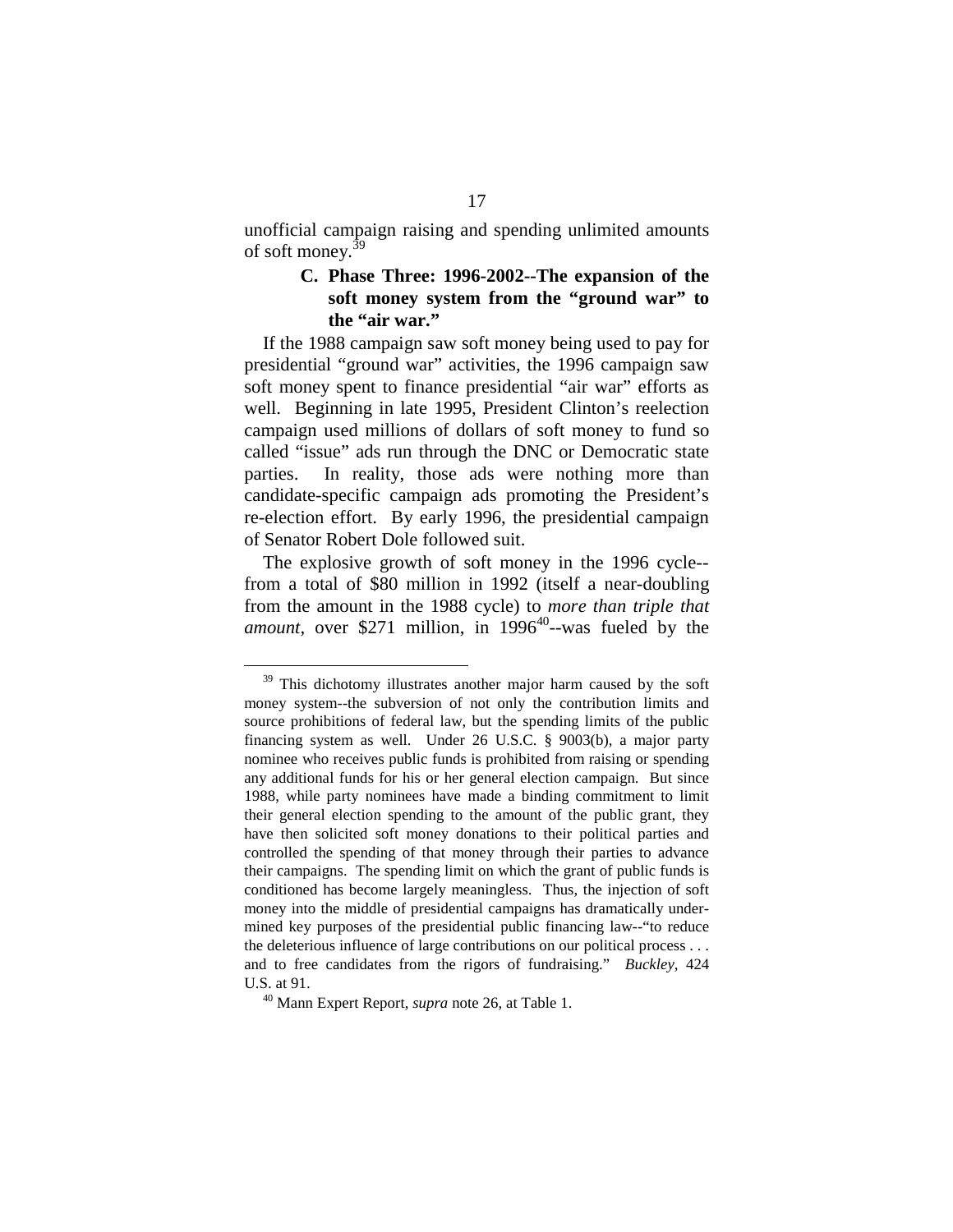collision of the soft money loophole with the sham "issue" ad loophole, in a "perfect storm" that effectively destroyed the barriers between hard money and soft money spending in federal elections.<sup>41</sup> In short, the political parties, working in close conjunction with their presidential candidates, started to spend soft money to pay for the broadcast of candidatespecific campaign ads that simply avoided the use of express advocacy phrases like "vote for" or "vote against."

There was no foundation in law for this development. In *Buckley,* this Court made clear that the "express advocacy" test was intended to address a problem of vagueness encountered in regulating the political activities of "an individual other than a candidate or a group other than a political committee," *Buckley,* 424 U.S. at 79. Thus, the "express advocacy" test was *not* meant to apply to spending by candidates and political parties, whose expenditures, this Court said, do not present comparable issues of vagueness because their activities "can be assumed to fall within the core area sought to be addressed by Congress. They are, by definition, campaign related." *Id.*<sup>42</sup>

Nonetheless, in late 1995, the DNC, working under the direction and control of the Clinton re-election campaign, began to use soft money to fund an aggressive nationwide program of TV ads promoting President Clinton and his

<sup>&</sup>lt;sup>41</sup> Sebastian Junger, *The Perfect Storm* (1997).<br><sup>42</sup> The DNC claimed that its new use of soft money was permitted under FEC Advisory Opinion 1995-25 (Aug. 24, 1995), which held that "legislative advocacy media advertisements" run by a national party committee could be funded with an allocated mixture of hard and soft money. But this claim was wrong: the Commission's opinion was explicitly based on the condition that the ads would not refer to a federal candidate, or if they did so at all, would not contain any "electioneering message." *See* FEC Advisory Opinion 1995-25, n.1.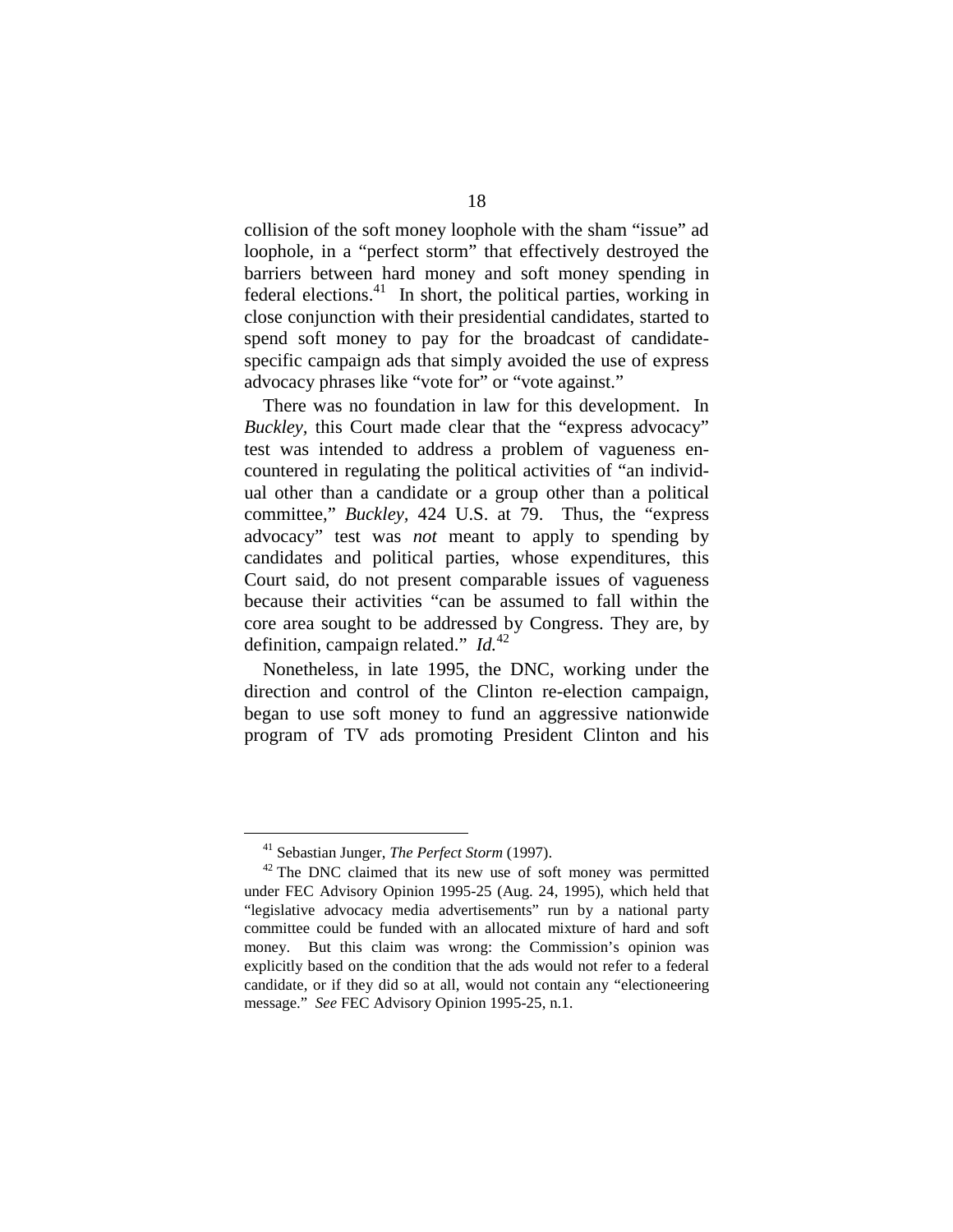policies, or criticizing Senator Dole. These ads were written, edited, produced, directed and targeted by Clinton campaign officials, and the President himself was personally involved in the effort. $44$  The ads were run in key "battleground" states for the 1996 presidential election.<sup>45</sup>

By early 1996, Republican nominee Senator Robert Dole and the RNC began running a similar TV ad campaign, using soft money to promote Dole's candidacy.<sup>46</sup> That effort was coordinated by the Dole campaign.<sup>47</sup>

paigns to promote their candidates using ads run through their respective political parties and paid for with soft money is extensively discussed in the letter of October 9, 1996 sent by Common Cause to the Department of Justice seeking an investigation of these practices as violations of the campaign finance laws. *See* Common Cause Letter, *supra* note 43. 46 *Id.* A typical Dole/RNC soft money ad was called "Stripes," and

criticized President Clinton:

Bill Clinton, he's really something. He's now trying to avoid a sexual harassment lawsuit claiming he is on active military duty. Active duty? Newspapers report that Mr. Clinton claims as commander in chief he is covered under the Soldiers and Sailors Relief Act of 1940, which grants automatic delays in lawsuits

<sup>&</sup>lt;sup>43</sup> A typical Clinton/DNC soft money ad was called "Finish," and promoted President Clinton while criticizing Senator Dole:

Head Start. Student loans. Toxic cleanup. Extra police. Anti-drug programs. Dole, Gingrich wanted them cut. Now they're safe. Protected in the '96 budget--because the President stood firm. Dole, Gingrich? Deadlock. Gridlock. Shutdowns. The president's plan? Finish the job, balance the budget. Reform welfare. Cut taxes. Protect Medicare. President Clinton says get it done. Meet our challenges.

*See* Thompson Committee Report, *supra* note 4, at 4478. See also *Investigation of Illegal or Improper Activities in Connection with 1996 Federal Election Campaigns*: Hearings Before the Senate Committee on Governmental Affairs, 105th Cong., S. Hrg. No. 105-300 Part VIII (1997) ("Thompson Committee Hearings") 277-317 at 301 (letter from Ann McBride, President of Common Cause, to Attorney General Janet Reno (October 9, 1996) ("Common Cause Letter") at 25). 44 *See* Thompson Committee Report, *supra* note 4, at 107-129. 45 The evidence discussing the efforts by the Clinton and Dole cam-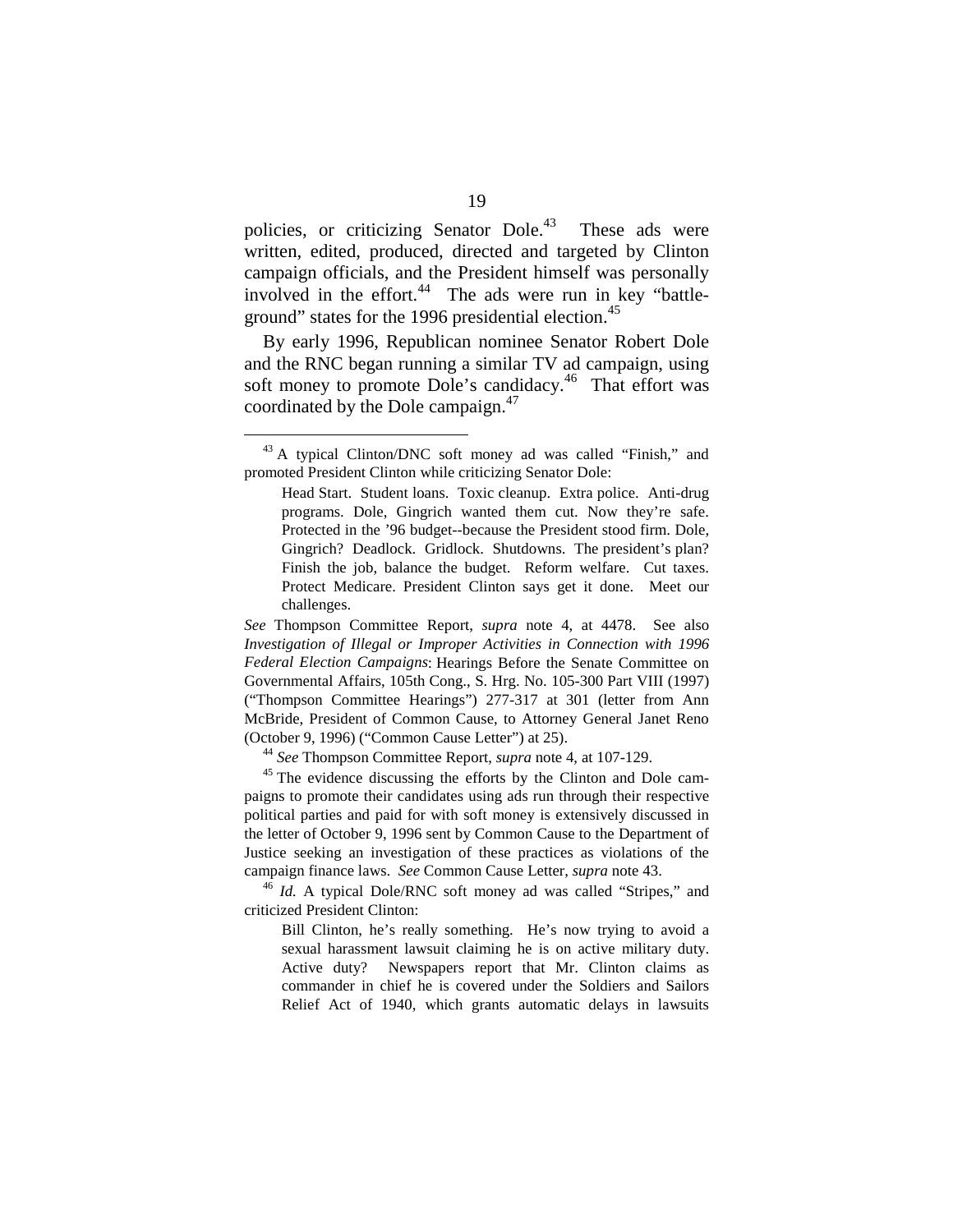The two presidential campaigns and their parties ultimately spent more than \$60 million during the 1996 election on ads, funded in substantial part with soft money, that praised their candidate or criticized the opposing candidate by name. Much of this money was solicited by the presidential candidates or their campaign fundraisers, and donated to the national party committees, which then transferred a mixture of hard and soft money funds to particular state parties. The state parties immediately transferred the same funds back to the Washington, DC-based media consultants for the presidential campaigns, who then placed the ads in the name of the state party.<sup>48</sup>

This flow of funds highlights the integral role in the soft money system played by the state parties, which acted as little more than conduits for injecting soft money into the

against military personnel until their active duty is over. Active duty? Bill Clinton, he's really something.

Common Cause Letter, *supra* note 43, at 36. 47 *See* Thompson Committee Report, *supra* note 4, at 8294-8305 (Minority Rpt.).<br><sup>48</sup> To trace just two of several hundred similar transactions documented

in the evidence compiled by Common Cause, the DNC on November 17, 1995 transferred \$81,070 in soft money to the California Democratic Party, and on November 21, 1995 transferred \$39,930 in hard money. On November 22, 1995, the California Democratic Party transferred \$81,070 in soft money and \$39,930 in hard money to Squier, Knapp, Ochs Communications, a media consultant for the Clinton presidential committee, to pay for a broadcast ad aired in the name of the state party. Similarly, on June 24, 1996, the RNC transferred \$780,870 in soft money to the California Republican State Party, and on June 25, 1996, it transferred \$384,608 in hard money. On June 25, 1996, the California state party sent \$780,870 in soft money and \$384,608 in hard money to Multi-Media Services Corp., a media buyer in Alexandria, Virginia that made the media buys for the Dole campaign and was headed by the chief pollster for Dole. *See* Common Cause, *The Money Trail: The Democrats*  (1996) and *The Money Trail: The Republicans* (1996), in the record at DEV 36, Tab 9 and Tab 10; *see also* Thompson Committee Report, *supra*  note 4, at 4467.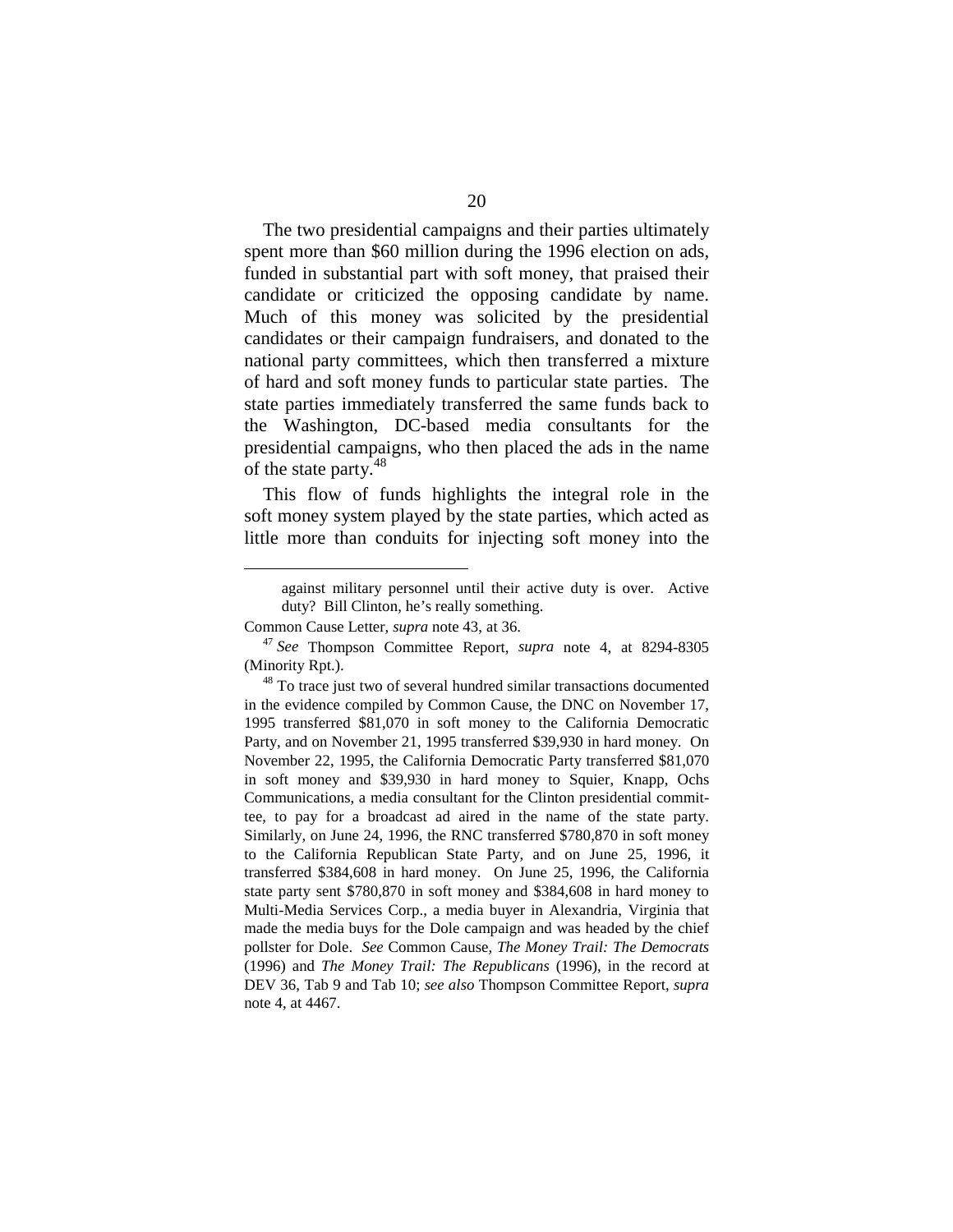presidential campaigns. Most of the soft money deployed in the 1996 campaign by the national parties was routed through the state parties and then paid out to the media consultants for the presidential campaigns. This was done in order to maximize the amount of soft money that could be used to fund the ads $^{49}$ 

But substantial amounts of soft money also were donated directly to the state parties at the behest of national party officials, thus bypassing the national party accounts in order to avoid federal reporting requirements.<sup>50</sup> Thus, for instance, at the same time that "Vice President Gore was attacking the Republican National Committee as 'just about a wholly owned subsidiary of the tobacco industry,' DNC fundraisers asked R.J. Reynolds Tobacco Co. to make campaign contributions through state Democratic parties."<sup>51</sup>

And there are many other examples. Roger Tamraz, for instance, made most of his contributions directly to Democratic state parties, at the direction of DNC officials, including \$100,000 to the Virginia state party and \$25,000 to the Louisiana state party.<sup>52</sup> Another controversial DNC fundraiser, John Huang, solicited \$482,500 in soft money that was

 $49$  FEC allocation regulations more leniently regulated state parties, and allowed them to spend a greater proportion of soft money on an ad, than could the national party in airing the same ad. *Compare* 11 C.F.R. § 106.5(b) (2002) (allocation of expenses between federal and non-federal activities by national party committees) *with id.* at § 106.5(d) (2002) (allocation by state and local party committees). 50 *See* Charles Babcock, *DNC Diverted Controversial Donations*,

Wash. Post, April 13, 1997, at A1 ("Democratic National Committee officials channeled millions of dollars in campaign donations to state Democratic parties last year, effectively hiding big contributions from tobacco, gambling and other special interests . . . Because the money was not deposited in the accounts of the national party, the identities of the donors did not appear on the DNC's federal disclosure reports."). 51 *Id.* 

<sup>52</sup>*See* Thompson Committee Report, *supra* note 4, at 2913-14.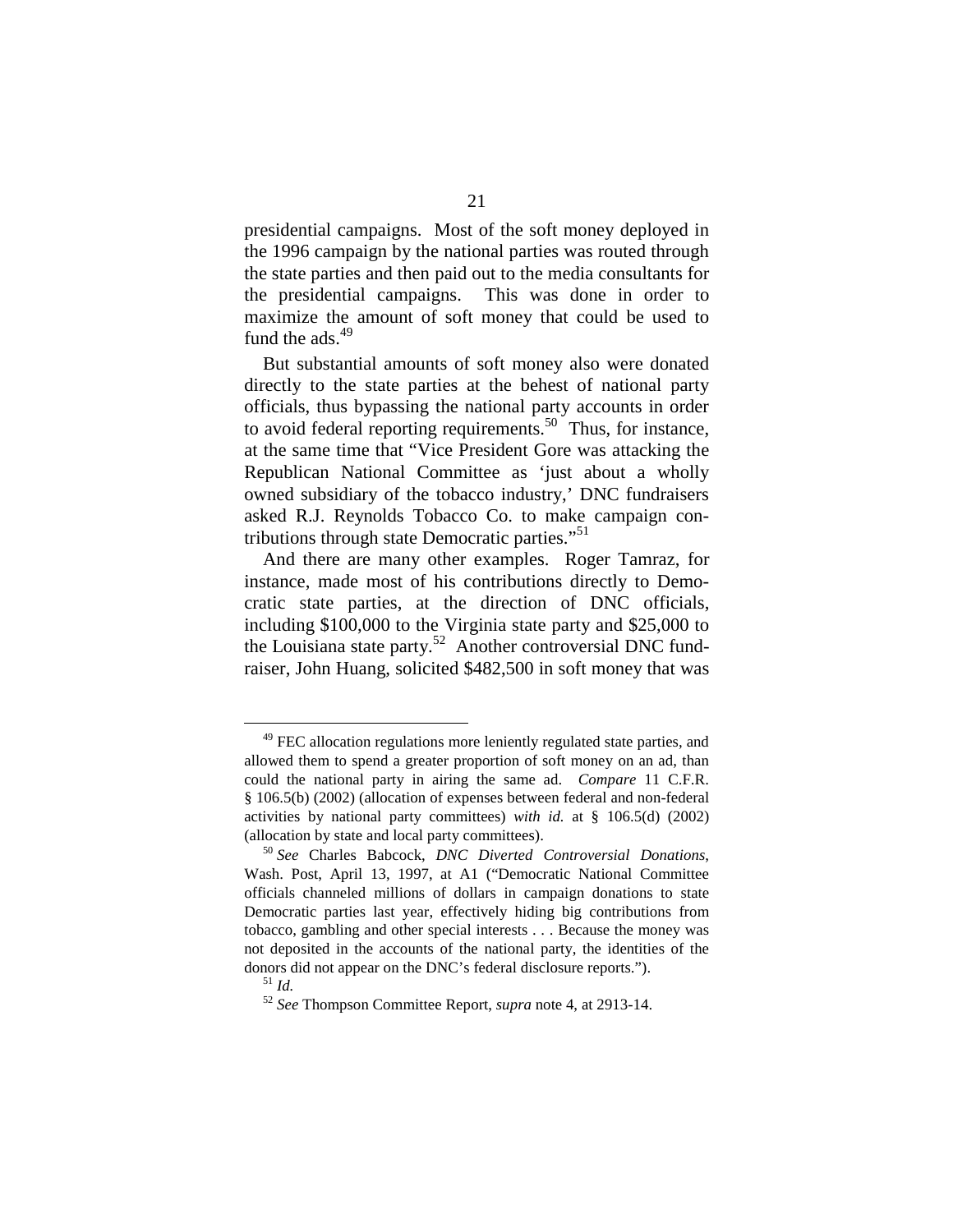given directly to Democratic state parties in 1996.<sup>53</sup> Carl Lindner, chairman of Chiquita Brands and a longtime Republican donor, "quietly gave \$415,000 to about two dozen Democratic state parties . . . in April 1996, only hours after the [Clinton] administration formally challenged European Union trade sanctions against Central American bananas grown by Chiquita."<sup>54</sup>

In October, 1996, Common Cause filed a complaint with the Justice Department that urged the appointment of an independent counsel to conduct a criminal investigation into the "knowing and willful" violation of the federal election laws arising from the use of soft money by both parties and both presidential campaigns in the 1996 election.<sup>55</sup> A parallel complaint was filed with the FEC, calling on the agency to pursue civil violations of the law.

After a two year criminal investigation, the Attorney General ultimately closed the Justice Department's inquiry without taking action,  $56$  and referred the matter for civil

<sup>53</sup>*See* Ira Chinoy, *DNC Donors Also Gave to State Groups*, Wash. Post, Jan. 26, 1997, at A1. 54 George Archibald, *Banana Baron Peeled off Half a Mil; White* 

*House Paid Back in WTO Fight*, Wash. Times, Aug. 25, 1997, at A1. According to *Time,* "DNC officials instructed Lindner to give directly to state party coffers, which are subject to far less public scrutiny than federal election accounts." Michael Weisskopf, *The Busy Back Door Men*, Time, March 31, 1997, at 40.<br><sup>55</sup> *See* Common Cause Letter, *supra* note 43.<br><sup>56</sup> Notification to the Court Pursuant to 28 U.S.C. § 592(b) of the

Results of Preliminary Investigation *filed in In re William Jefferson Clinton* (D.C. Cir. Dec. 7, 1998) (Independent Counsel Division). The Attorney General did not conclude that the soft money advertising was lawful, but only that the campaigns acted pursuant to advice of counsel, and therefore lacked the requisite specific intent to commit a criminal violation of the law. *Id.* at 8.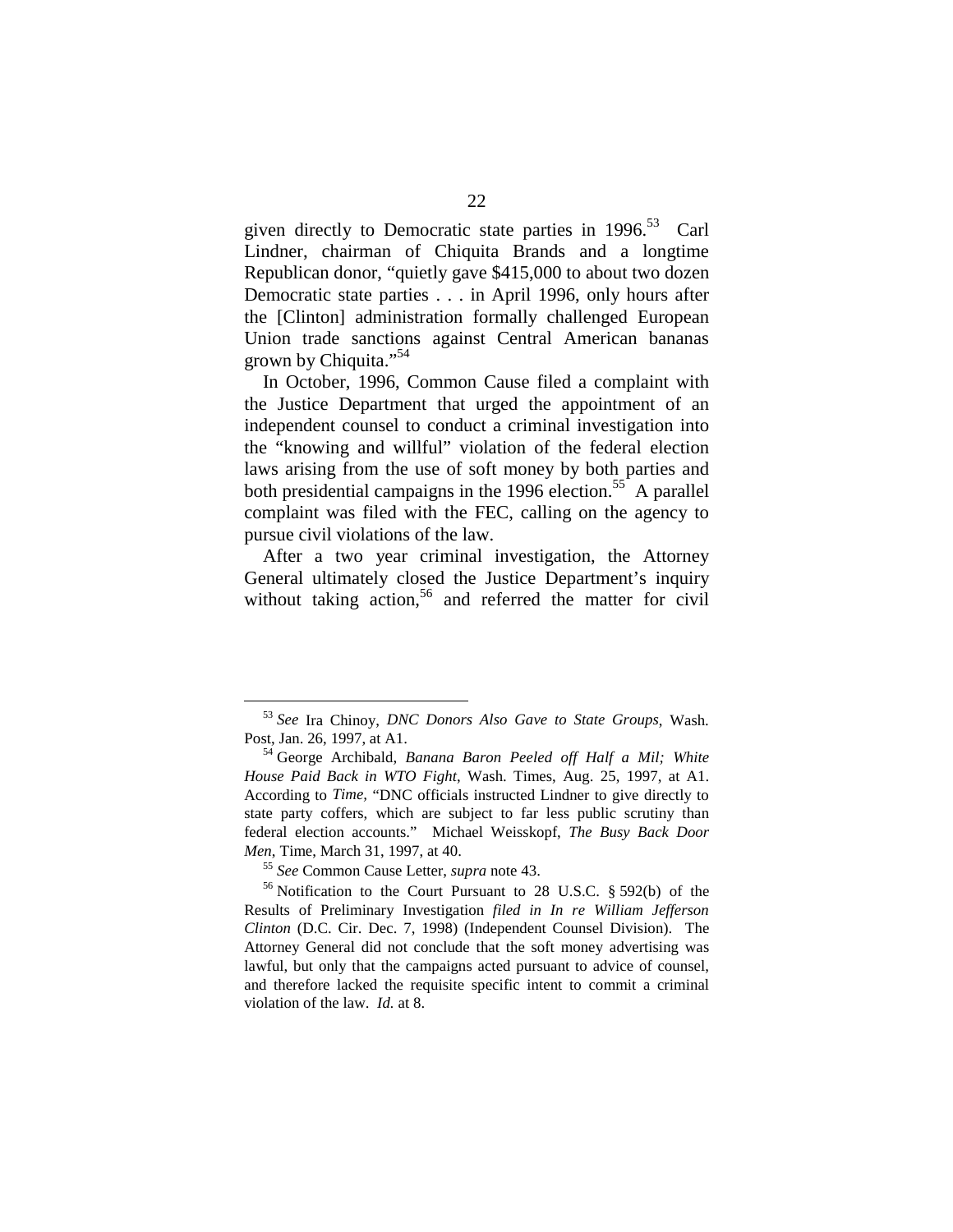enforcement to the FEC which also--contrary to the advice of its staff--failed to act.<sup>57</sup>

In the absence of *any* law enforcement action, the abuses of 1996 became the established practices of subsequent campaigns. Both presidential candidates in the 2000 election cycle raised soft money, which was funneled through national party accounts to state party accounts and then used to fund so-called "issue" ads promoting their campaigns.<sup>58</sup>

While Democratic National Chairman Joe Andrew … described the commercial as a "party-building" spot, it never mentions the Democratic Party. Instead, the 30 second ad spotlights Gore and a Web site touting "the Gore Plan," and is produced by Gore's media consultants, including Carter Eskew and Robert Shrum. . . .

<sup>57</sup>*See* Statement of Reasons of Comm. Scott E. Thomas in *In the Matter of Dole for President, Inc. et al.*, MURs 4553 and 4671 (FEC May 25, 2000) at 2-5, *available at* http://www.fec.gov/members/thomas/ Thomasstatement05.htm (recounting procedural history of the FEC's consideration of the audit and enforcement actions involving the 1996 presidential campaign spending). On most of the series of votes about whether to proceed with the enforcement actions, the Commission deadlocked by a vote of 3-3, thus resulting in the closure of the matters. *Id.* 

<sup>58</sup>*See e.g.,* Howard Kurtz, *DNC Issue Spot Touts Gore's Medicare Plan*, Wash. Post, June 8, 2000, at A4:

The Democratic National Committee unveiled its first issue ad designed to boost Vice President Gore's campaign yesterday, featuring Gore calling for expanded Medicare benefits to shield the elderly from "ridiculously high prices for prescription medicines."

The ad is financed in part by controversial "soft money" donations to the party that are supposed to be used to generate support for the party and not to explicitly promote a specific candidate.

*See also* Peter Marks, *Some Soft Money to Pay for Gore Ad Blitz*, N.Y. Times, June 7, 2000, at A28. The RNC shortly followed suit, running similar ads praising its nominee, George Bush. *See* Howard Kurtz, *GOP Launches Its First Salvo in 'Issue' Ad War*, Wash. Post, June 11, 2000, at A4.

Common Cause (joined by Democracy 21) again filed complaints with the Department of Justice and the FEC arguing that this use of soft money was illegal. Neil A. Lewis, *The 2000 Campaign: The Donations; 2*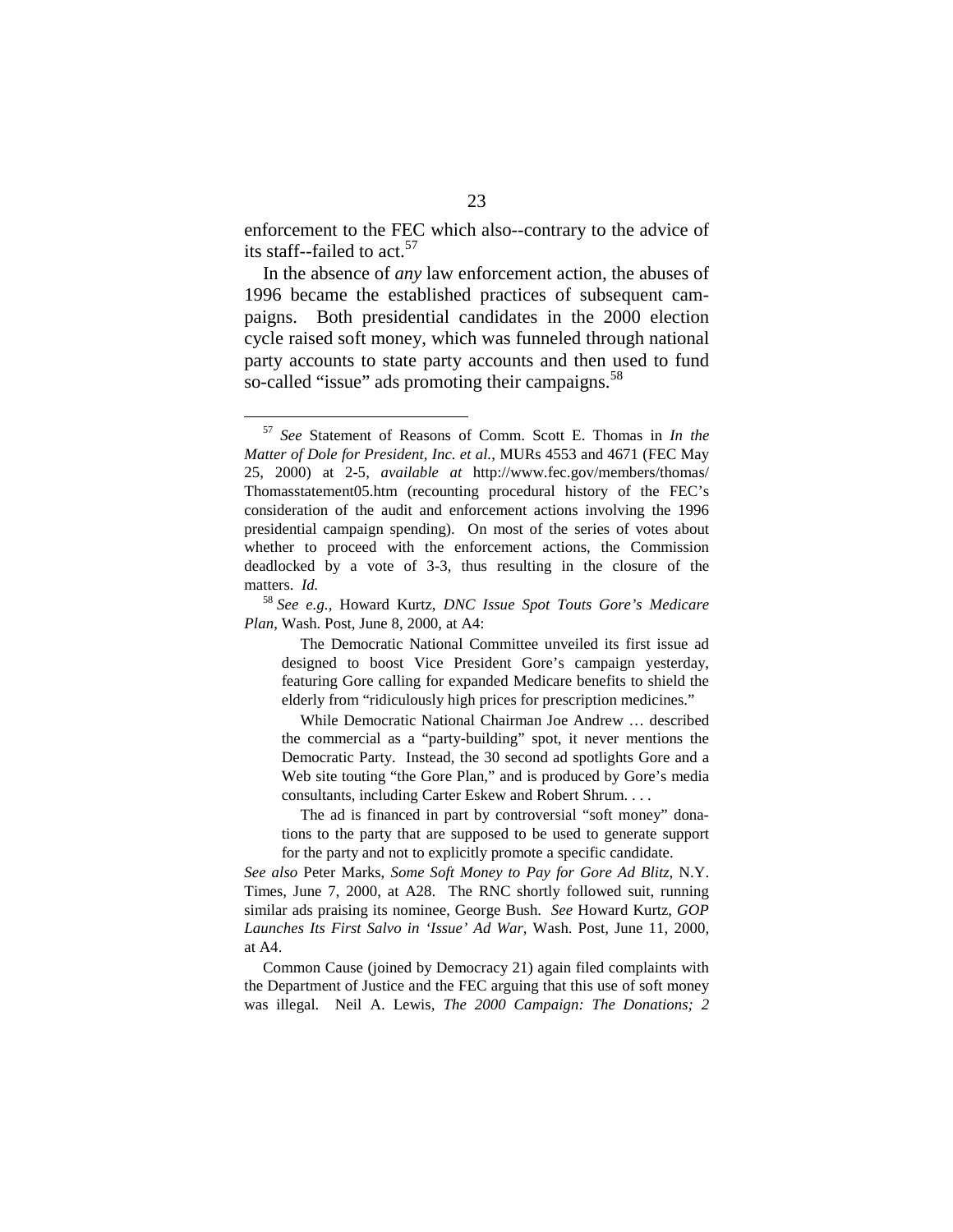During the 1990's, soft money also migrated from the presidential to the congressional level, where it was raised by congressional candidates and used, first, for grassroots activities and then, for broadcast ads to promote congressional candidates.

There is no clearer illustration of this point than in the growth of soft money raised by the congressional campaign committees of both parties. These committees are national party entities that consist *in their entirety* of sitting Members of Congress in both Houses, and that have the purpose of electing candidates of each party to the House and Senate.<sup>59</sup>

Notwithstanding this exclusively federal campaign function, all four congressional committees have raised and spent huge sums of soft money, exposing the myth that soft money is used only for non-federal purposes. In the 2002 election cycle, for instance, the DCCC raised \$53.7 million in soft money, more than *three times* what it had raised in the 1998 cycle. The NRCC similarly tripled its 1998 soft money total, to \$60.7 million in the 2002 cycle. The two Senate campaign

*Groups Ask Justice Dept. To Investigate Parties' Ads*, N.Y. Times, July 28, 2000, at A16. Both complaints were ultimately dismissed without

action. 59 The Democratic Congressional Campaign Committee (DCCC), for instance, describes itself as "the only national party committee whose principal mission is to elect Democrats to the House of Representatives." *See* DCCC website at http://www.dccc.org/about/. Similarly, the Democratic Senatorial Campaign Committee (DSCC) describes itself as "the national committee of the Democratic Party formed to elect Democratic members of the United States Senate*." See* DSCC website at http://www.dscc.org/information/about/. To the same effect, the National Republican Senatorial Committee (NRSC) says on its website, "It is our sole responsibility to make sure that Republican Senate candidates are elected to the United States Senate." *See* NRSC.org website at http:// www.nrsc.org/nrscweb/aboutus/. The National Republican Congressional Committee (NRCC) describes itself as "governed by its chairman, U.S. Rep. Tom Reynolds (NY-26), and an executive committee composed of Republican members of the U.S. House of Representatives." *See* NRCC website at http://nrcc.org/nrcccontents/issuesagenda/overview.shtml*.*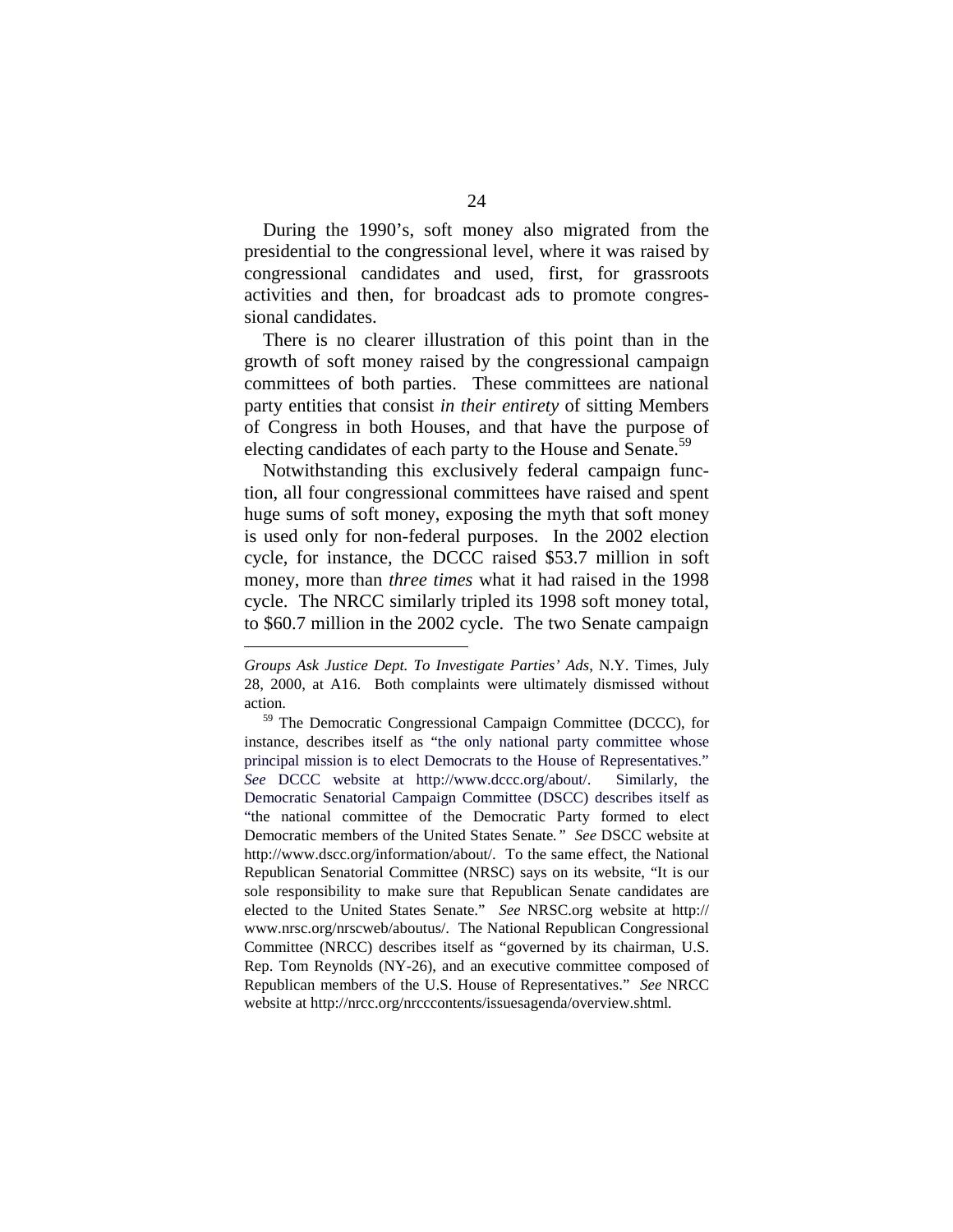committees did even better. The DSCC raised a total of \$85.9 million in soft money in 2002, over four times what it raised in 1998. The NRSC increased its soft money from \$23.2 million to \$54.1 million.<sup>60</sup> With regard to the soft money practices of the party congressional campaign committees, the Thompson Committee Minority Report noted:

Like the national party committees, the parties' national senatorial and congressional campaign committees raise and spend soft money in ways that render prohibitions on corporate and union contributions virtually meaningless. Senatorial and congressional campaign committees are intended, as their names imply, to help elect United States Senators and Representatives. . . . The amounts of soft money raised [in 1996] by the House and Senate committees increased dramatically over previous years, demonstrating the greater importance of soft money in the last election cycle.<sup>61</sup>

But the apotheosis of the soft money infiltration into congressional campaigns came with the development of congressional "joint fundraising committees"--which were in essence nothing more than dedicated soft money accounts for specific congressional candidates. These joint committees, used by more than 20 Senate campaigns in 2000, were typically formed between the candidate's campaign committee and the senatorial campaign committee of the candidate's national party. A Senate candidate typically solicited both soft and hard money for his or her designated joint committee. The hard money contributions would be disbursed to the

<sup>60</sup>*See* Common Cause, "National Parties Raise Record \$470.6 Million In Soft Money During The 2001-2002 Election Cycle Before New Law Takes Effect" (Jan. 6, 2003), *available at* http://www.commoncause.org/ news/default.cfm?ArtID=83. 61 Thompson Committee Report, *supra* note 4, at 7518 (Minority Rpt.).

The report also states: "Experts agree that soft money into the House and Senate campaign committees stretches to the limit the credibility of the argument that the money is being used only for party building and not to elect federal candidates." *Id.* at 7527, n. 27.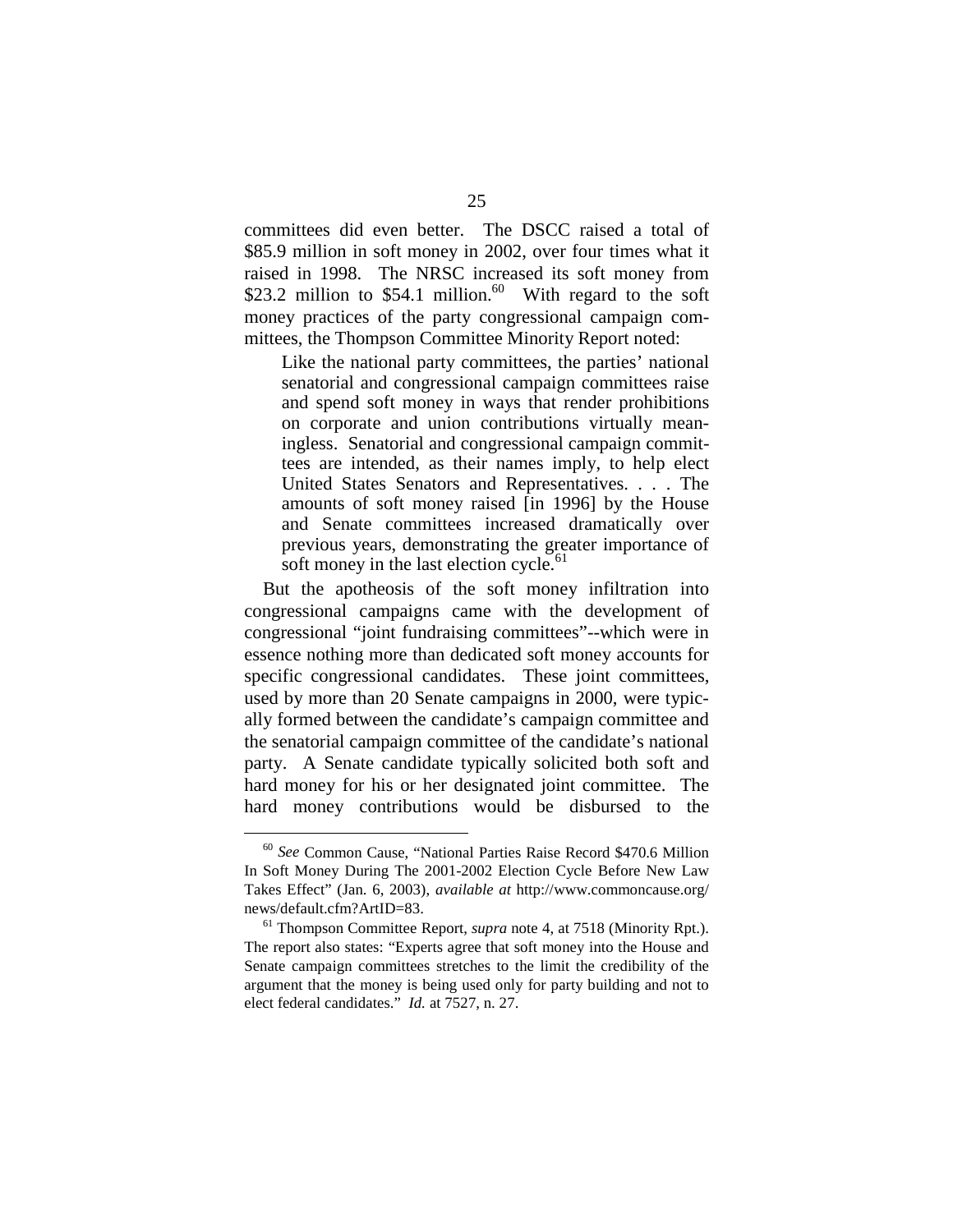candidate's authorized campaign committee, and the soft money would be sent to the party senatorial committee, which would place the money in party soft money accounts. The party committee would then typically transfer the soft money to the state party of the Senate candidate who raised the money, which would then spend it for candidate-specific "issue ads" and other voter activities to support the Senate candidate. $62$  In effect, these joint fundraising committees allowed Senate candidates to raise soft money in their own name and for their own campaigns. All pretense of doing anything else was dropped. 63

The growing use of soft money in congressional races in the 2000 cycle, combined with its continuing use in the presidential campaign, resulted yet again in the near doubling of the soft money raised, from \$271 million in 1996 to \$498 million in  $2000$ <sup>64</sup> The soft money system had now mushroomed into a loophole of nearly half a billion dollars.

#### **IV. Congress Crafted BCRA's Soft Money Ban To Ensure That It Would End the Circumvention of the Campaign Finance Laws.**

Congress wrote Title I of BCRA in light of this history of how the soft money system actually evolved, and how it actually worked. Practical experience shows that the provisions of Title I are each necessary to close the soft money loophole. Three points in particular are crucial.

<sup>62</sup>*See* John M. Broder, *Democrats Able to Circumvent Donation Limit*, N.Y. Times, Dec. 22, 1999, at A1.<br><sup>63</sup> In April 2000, Common Cause and Democracy 21 filed a complaint

with the FEC, alleging that these joint fundraising committees were illegal. The FEC ultimately dismissed the complaint without action. *See*  Statement of Reasons of Comm. Scott E. Thomas in *In the Matter of Ashcroft Victory Committee et al.*, MUR 4994 (FEC Dec. 19, 2001) *available at* http://www.fec.gov/members/thomas/thomasstatement41.html. 64 Mann Expert Report, *supra* note 26, at Table 1.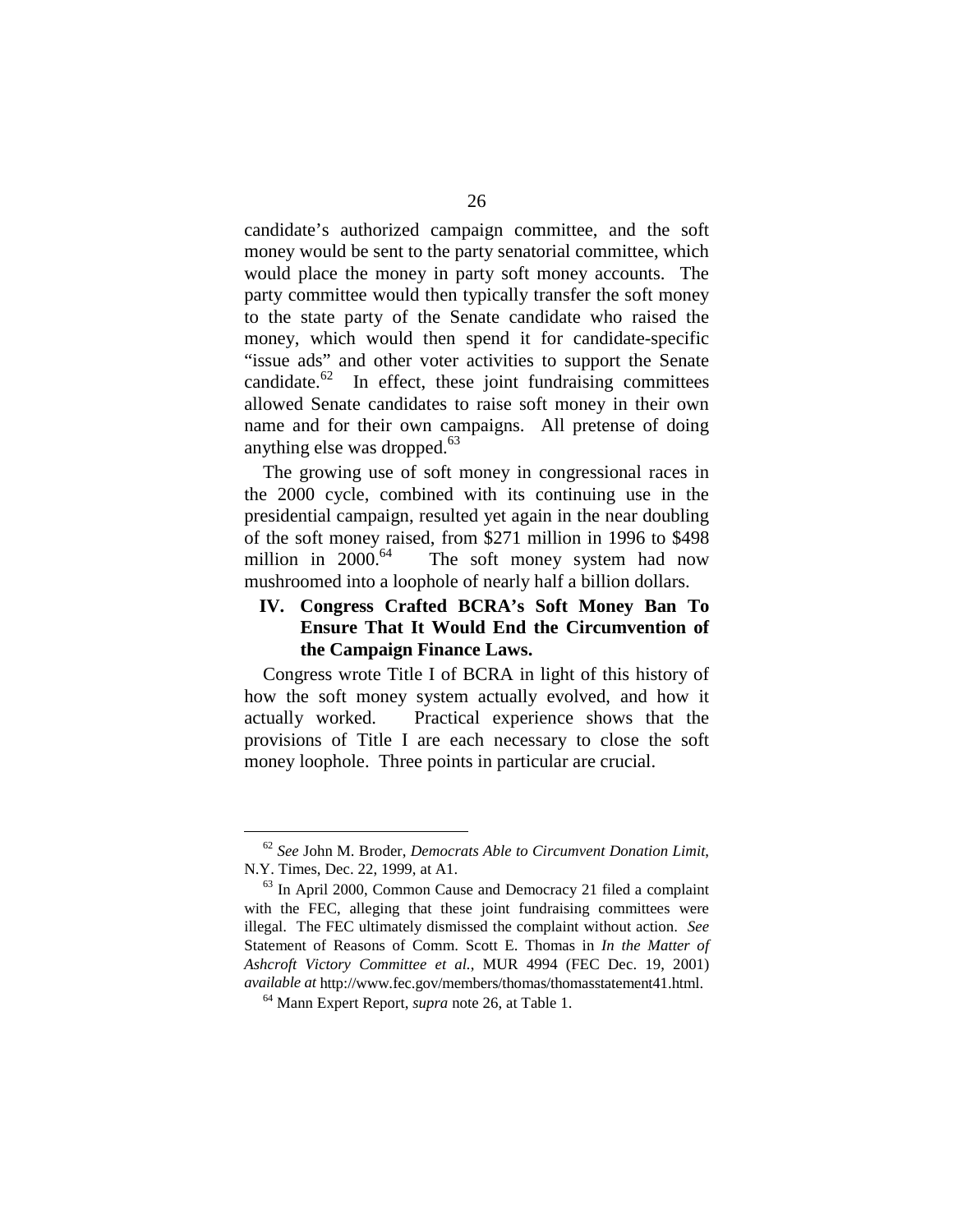#### **A. The total ban on national party soft money is necessary**.

Experience shows, as this Court has recognized, that parties act as agents "on behalf of those who seek to produce obligated officeholders." *Colorado Republican II*, 533 U.S. at 452. The relationship between national parties and federal officeholders is so inextricably intertwined--as noted above, four of the six national party committees are in fact nothing more than associations of federal officeholders--that to serve anti-corruption purposes effectively, a soft money ban must preclude the national parties from raising or spending any soft money, for any purpose. Otherwise, national party officials will continue, as they have, to broker access to and influence with federal officeholders for those who donate large amounts of soft money to the national parties, even if the parties spend that money for purportedly non-federal purposes. Likewise, national party officials will continue, as they have, to direct donors like Roger Tamraz or Carl Lindner to make large contributions directly to state parties or candidates in a corrupt relationship that exchanges money for access to, or benefits from, federal officeholders. With regard to the national parties, Congress correctly recognized that the nub of the issue is how the money is *raised,* not how it is *spent.* 

#### **B. The ban on state party soft money for "Federal election activities" is necessary**.

The history of the soft money system recounted above demonstrates why Congress was correct to extend Title I of BCRA to the state parties, which have been integral participants in the funneling of soft money into federal elections. The state parties have been the willing vehicles through which national parties and federal candidates have operated to transfer, direct and spend soft money funds for federal electoral purposes. Indeed, as the flow of funds in the 1996 campaign shows, the state parties have been used as eager conduits to "game" the allocation rules *specifically in order to maximize* the amount of soft money that could be spent. If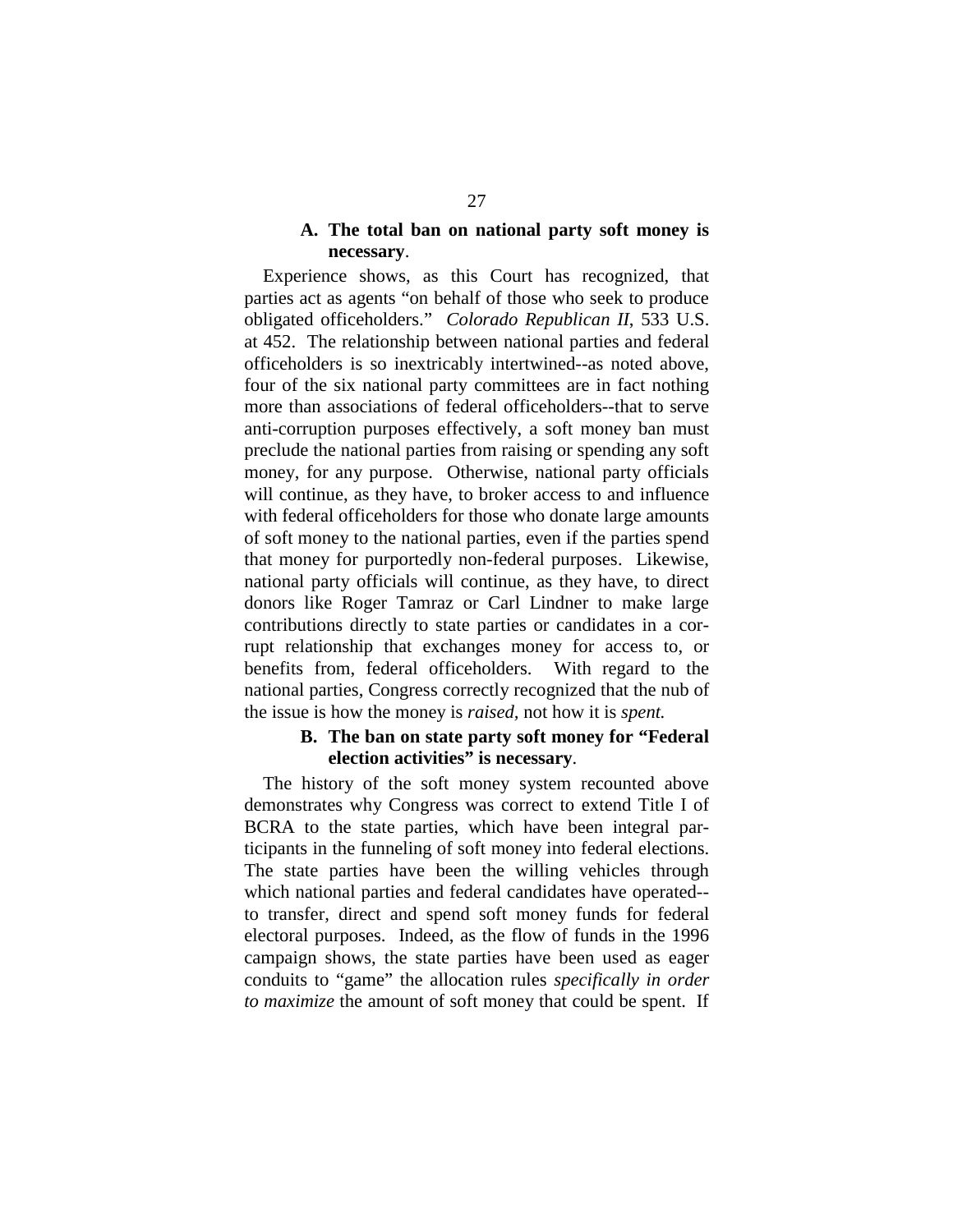Congress had failed to take account of the role of the state parties in this history, and had banned soft money only for national party committees, the entire soft money system would simply have shifted to the state party level and recreated itself there.

But this history also shows that the objections to BCRA by the Political Party Appellants are based on little more than hyperbole. BCRA is not the radical new regulatory regime they describe. State parties have *for decades* operated under federal rules that, *inter alia*, require them to use exclusively hard money for ads that expressly advocate the election of federal candidates, and to limit their contributions to, or spending in coordination with, federal candidates.<sup>65</sup>

Moreover, since 1978, the state parties had operated under a federal allocation system that required them to use hard money to pay at least part of the costs of voter mobilization activities that affected federal elections (even if these activities also affected state and local elections)--a federal regulatory regime that Congress ultimately found was inadequate to protect compelling federal interests**.** 

Thus, BCRA does not suddenly impose federal rules on state parties where none had existed before. Instead, it simply defines, by statute, certain state party activities that Congress correctly deemed to affect federal elections, and substitutes one allocation system for another: instead of funding these activities with a mixture of hard money and soft money, the parties are now to fund them with a mixture of hard money and limited soft money funds raised pursuant to the Levin Amendment.<sup>66</sup> If a state party wishes to avoid the conditions

<sup>&</sup>lt;sup>65</sup> 2 U.S.C. § 441a(a)(2)(A) (contribution limit); 2 U.S.C. § 441a(d) (coordinated spending limit).

 $66$  2 U.S.C. § 441i(b)(2) (added by BCRA § 101(a)) (Levin Amendment). The Levin Amendment illustrates the particular care that Congress took in balancing the need to protect federal interests in preventing corruption, against its concern that state parties continue to have adequate resources to engage in grassroots voter drive activities. Not only did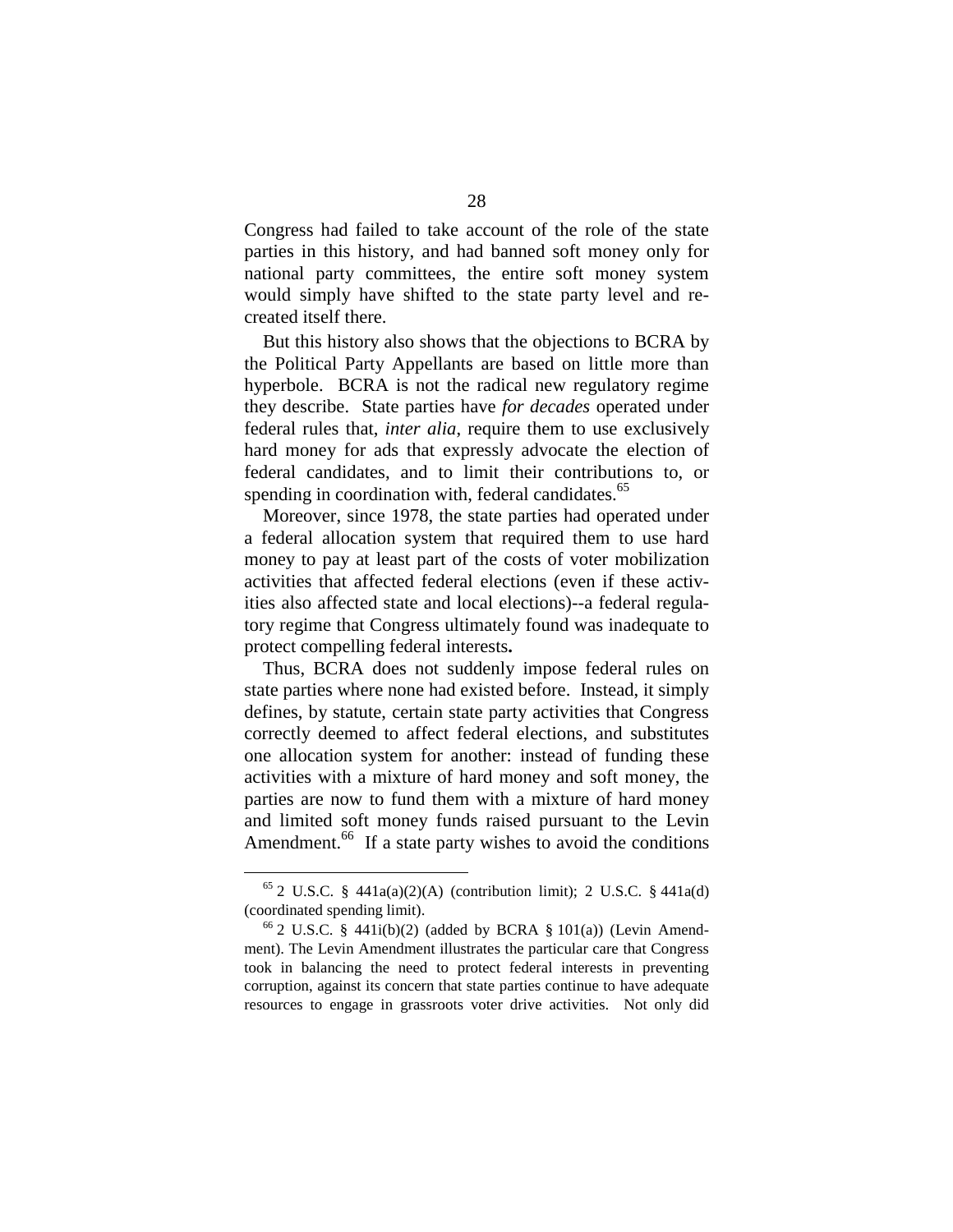placed on the use of Levin funds, it is free to spend entirely hard money for these activities. The state party has the choice. And by the same token, Congress has left wholly unregulated by federal law a wide range of state party activities that are directed solely to state and local elections.<sup>67</sup>

#### **C. The coverage of "voter mobilization" activities is necessary**.

Prior to the 1996 campaign, the soft money system operated *exclusively* through party spending on voter mobilization activities such as voter registration and GOTV drives, and generic campaign ads. That kind of spending--as the vivid experience of the 1988 presidential campaign shows--was how the soft money system worked. If Congress had failed to cover these activities in BCRA, the reform law would do little more than codify the pre-1996 soft money system, which was already a system awash in "Team 100" type donors who were solicited by the presidential campaigns for donations then spent on the "ground war" to affect federal elections.

This history alone refutes the district court's conclusion that such voter mobilization activities do not directly or sufficiently affect federal elections. Common sense also

Congress double the individual contribution limit on hard money donations to state parties, BCRA  $\S$  102 (codified at 2 U.S.C.  $\S$  441a(a)(1)(D)), but in the Levin Amendment, it also provided state parties with an option to raise funds under more liberal rules for certain voter mobilization activities, in order to ameliorate the impact of BCRA on state parties. 67 BCRA itself expressly excludes from the definition of "Federal

election activity" essential state party functions such as making contribuions to state and local candidates, all "public communications" (such as party-funded campaign ads) referring to state or local candidates if the communications are not otherwise "Federal election activity," the costs of state and local conventions, and the costs of grassroots campaign materials that name only state or local candidates. 2 U.S.C. § 431(20) (B)(i)-(iv). In addition, any other state party spending that is not within the definition of "Federal election activity," 2 U.S.C. § 431(20)(A), is also excepted, such as voter registration drives prior to 120 days before a federal election, or party administrative costs.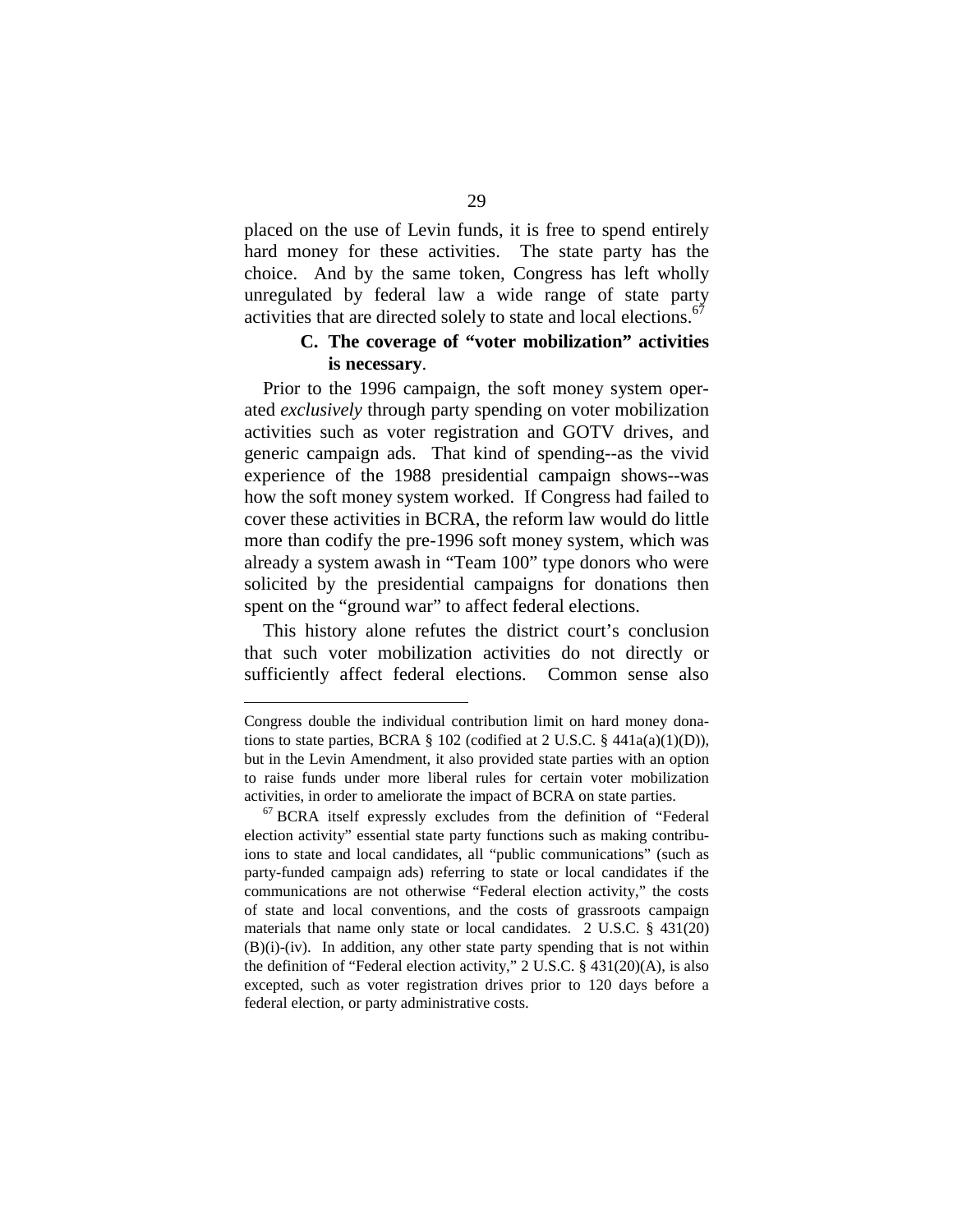counsels that when state parties spend money to register their core voters and get them to the polling booth where they will cast votes on ballots that contain federal candidates, such spending will necessarily and substantially benefit federal candidates and affect those federal elections. Even if the party's "message" in turning out voters is a generic one that promotes the party without mentioning any candidates, or is one directed solely to state and local races, there is no doubt that the voters who are brought to the polls then cast their ballots in federal races as well. That *impact*, and the history of circumvention which is the defining characteristic of the soft money system, amply justify Congress' judgment to include such spending within the definition of "Federal election activity."<sup>68</sup>

#### **CONCLUSION**

The Court should sustain the constitutionality of BCRA as a measure necessary to address the dangers of corruption and the appearance of corruption caused by the rise of soft money in American campaigns, and as a necessary anti-circumvention measure to close the soft money loophole.

<sup>&</sup>lt;sup>68</sup> The Party Appellants erroneously equate a loss of soft money funding for their voter mobilization activities with a limit (or even, ban) on the activities themselves. Nothing could be further from the truth. Although the Party Appellants repeatedly refer to Title I as a "spending limit," *e.g.,* Br. at 48, 50, or even, a "pure expenditure limit," *id.* at 39, that is a clear mischaracterization. The state parties are free to engage in as much voter mobilization activity as they wish, and to spend as much as they want on such activities, so long as they use hard money, or funds otherwise permitted by the Levin Amendment. This is no "spending limit." *See Buckley*, 424 U.S. at 21-22 (contribution limits upheld because their effect "is merely to require candidates and political committees to raise funds from a greater number of persons . . .").